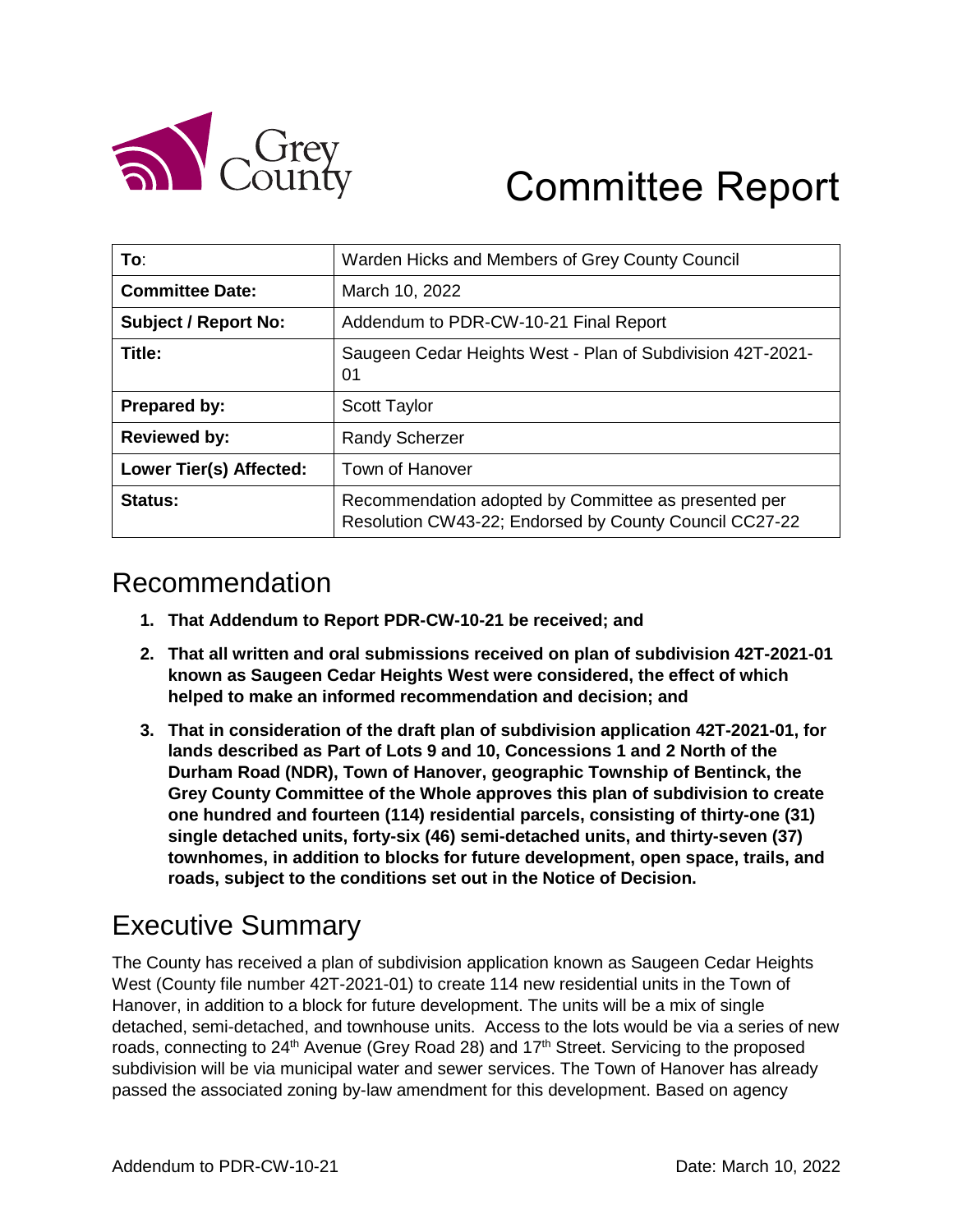review and comments received regarding the proposed plan of subdivision, it is recommended that the proposed plan of subdivision be given draft approval subject to the conditions set out in the attached Notice of Decision.

### Background and Discussion

The County has received a plan of subdivision application, known as Saugeen Cedar Heights West, to create 114 residential units. The proposed types of housing include;

- 31 detached dwelling lots,
- 46 lots for semi-detached dwellings,
- 37 lots for townhouses, and
- an additional block for future development (Block 124).

The lots would front onto new internal streets which would connect to 24<sup>th</sup> Avenue (Grey Road 28), to the east and 17<sup>th</sup> Street to the south. Trails, open space blocks, and trail parking areas, are also being created and deeded to the Town as part of this development.

The proposed subdivision is located on Part of Lots 9 and 10, Concessions 1 and 2 NDR, Town of Hanover, geographic Township of Bentinck. The subject lands are approximately 12.02 hectares in size, and are currently vacant, with some treed areas, and some farmed portions of the site. This development will be serviced with municipal water and sewer.

Surrounding this site are a mixture of residential lands (both developed and currently developing) and natural areas. Saugeen Cedar Heights East and the Bren Lea subdivisions are both currently under construction on the east side of Grey Road 28. To the south and the west are existing constructed plans of subdivision. The northern boundary of the subject lands border on the Saugeen River.

The associated zoning by-law amendment application has already been approved by the Town of Hanover.

Pre-submission consultation between the proponent, the Town of Hanover, the Saugeen Valley Conservation Authority, and the County identified the submission requirements for the proposed plan of subdivision. Copies of all background reports and plans can be found at [this link.](https://www.grey.ca/planning-development/planning-applications)

The proposed subdivision has been changed from the original submission, in response to public and agency comments, in order to;

- a) include a potential further road connection to a neighbouring property (862  $24<sup>th</sup>$  Avenue), and
- b) set aside lands as a future development block, pending additional environmental work being completed.

Items (a) and (b) above pertain to the same lands. Initial changes to the draft plan were made to allow for a potential future access to one of the parcels abutting the subject property (862  $24<sup>th</sup>$ Avenue). That road connection was subsequently deleted and the lands were incorporated into Block 124 (a future development block). A road connection may or may not be possible now, given discussions with Saugeen Valley Conservation Authority (SVCA) and the proponent's Environmental Impact Study (EIS) consultant about some environmental features on-site. This future development block will be further subdivided pending additional environmental work.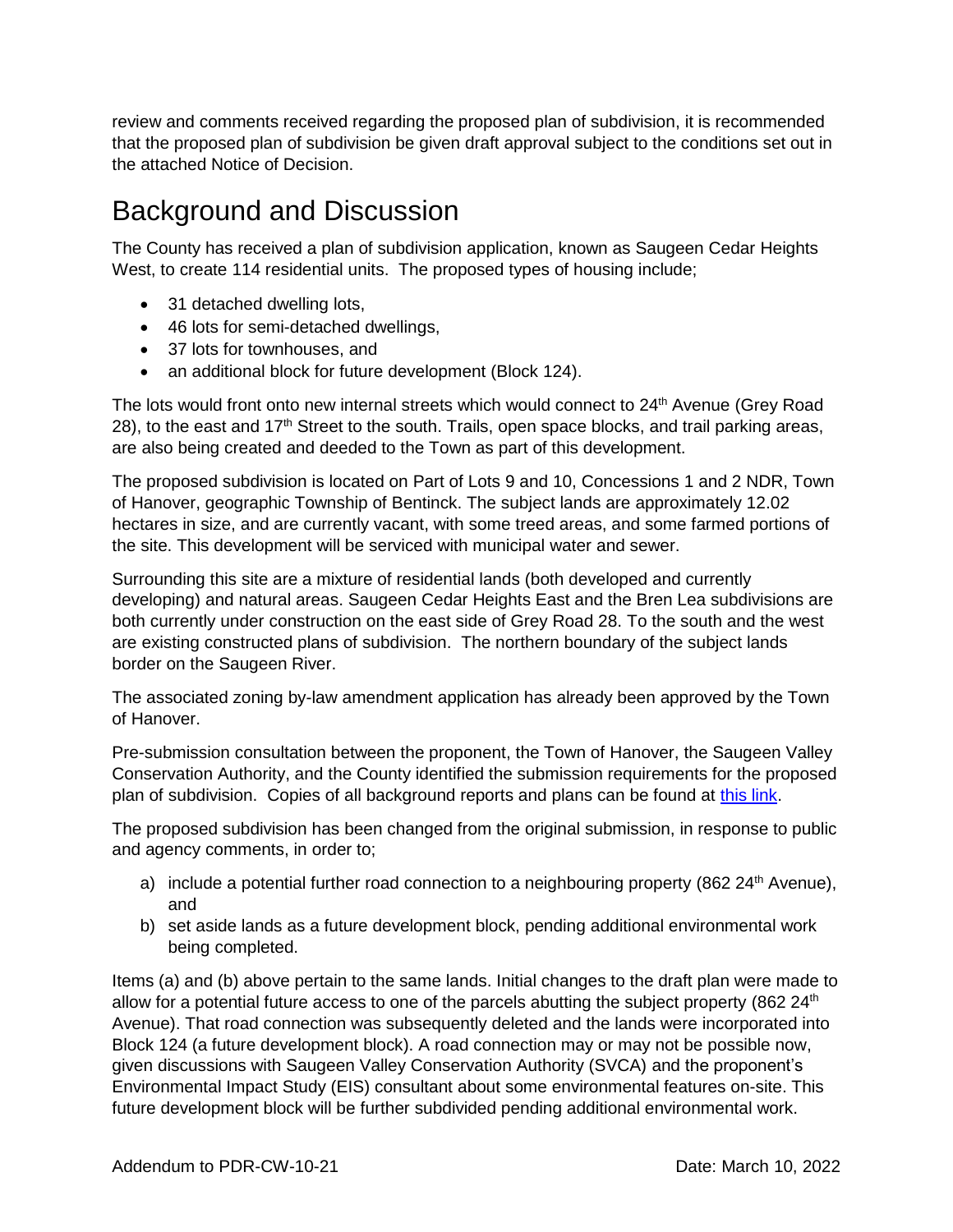Access to the lands in question, 862 24<sup>th</sup> Avenue, and the neighbouring parcel, 854 24<sup>th</sup> Avenue, can still be achieved via a road extension abutting 854 24<sup>th</sup> Avenue and their existing entrances off 24<sup>th</sup> Avenue. Access to Block 124 will be via proposed Street 'B'.

Map 1 below shows the subject lands (in orange) and surrounding area, while Map 2 shows the proposed plan of subdivision.



Map 1: Airphoto of Subject Lands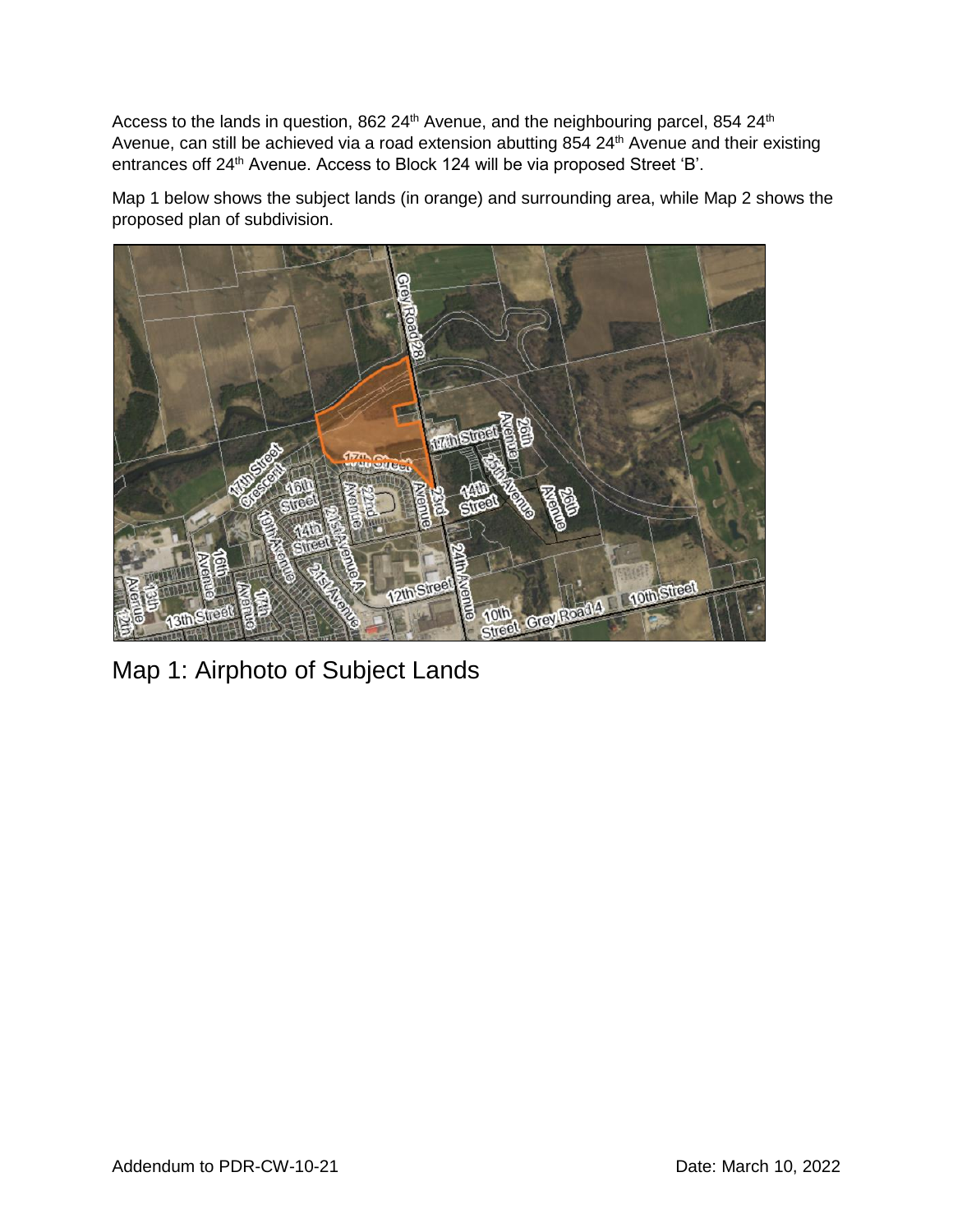

### Map 2: Proposed Draft Plan of Subdivision

(Map 2 Courtesy of Cobide Engineering)

### Public and Agency Comments Received

A public meeting for the development was held on April 19, 2021, in the Town of Hanover. The minutes from the public meeting can be found at [this link.](https://docs.grey.ca/share/public?nodeRef=workspace://SpacesStore/1e55d536-b8d9-4cf4-a667-1d3713662215)

Through written comments, and oral comments made at the public meeting, comments were received from the following people:

- Anastasia Begon,
- Bob Blackmore,
- John Fidler and Cheryl Elaine Young,
- Lisa Fosty,
- Kathy Greensides,
- Dan Grubb,
- Randy Hergott,
- Jim and Lois Jackson,
- Scott and Brooke Johnston,
- Nathaniel Joyce,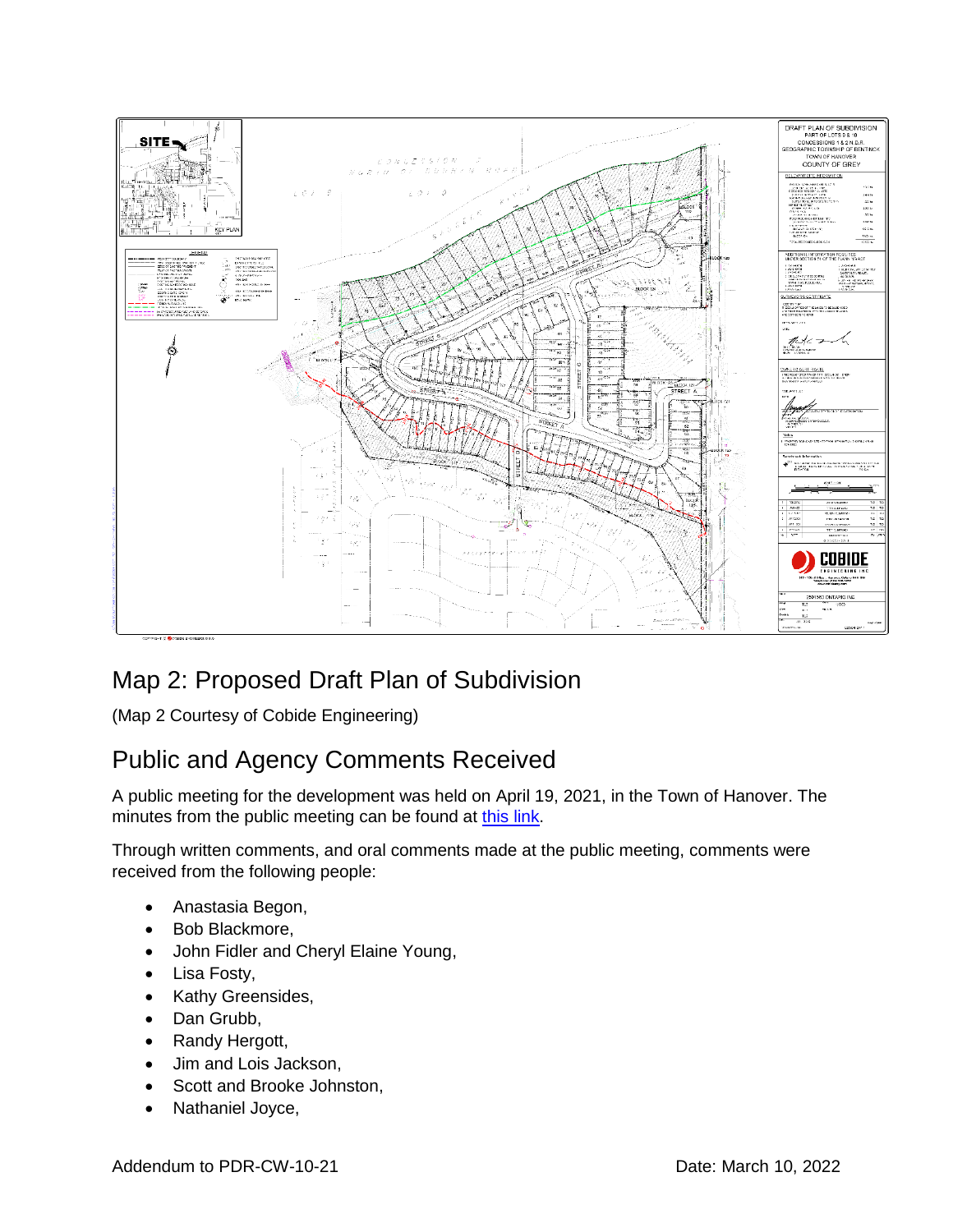- Doug and Keren Karn,
- Carole Koessler,
- Betty Perkins,
- Linda Schwartz,
- Alicia and Andrew Tilker,
- Elaine Young, and
- Brian Zettler.

A summary of the public comments along with a County staff response is detailed in Table 1 below.

| <b>Public Comment</b>                                                                                                                          | <b>County Staff Response</b>                                                                                                                                                                                                                                                                                                                                                                                                                                                                                                                                                                                                                                                                                                                                                                                                              |
|------------------------------------------------------------------------------------------------------------------------------------------------|-------------------------------------------------------------------------------------------------------------------------------------------------------------------------------------------------------------------------------------------------------------------------------------------------------------------------------------------------------------------------------------------------------------------------------------------------------------------------------------------------------------------------------------------------------------------------------------------------------------------------------------------------------------------------------------------------------------------------------------------------------------------------------------------------------------------------------------------|
| Concerns over traffic and the need<br>for Street 'D' to connect to 17th Street                                                                 | A Traffic Impact Study (TIS) was completed in<br>support of this development and reviewed by Town<br>and County staff. The Street 'D' connection has long<br>been contemplated, as the existing subdivision to the<br>south has a road stub constructed to facilitate that<br>connection. For a development of this size the<br>County Official Plan requires multiple street<br>connections and minimizing new intersections onto<br>Grey Road 28. This Street 'D' connection, in addition<br>to an access onto Grey Road 28, is preferred as a<br>means of achieving both of those goals. While there<br>will be some increase in traffic through the existing<br>subdivision, neither staff nor the TIS expect that to be<br>a large increase. The TIS concluded that the existing<br>road network can support the additional traffic. |
| Concerns over pedestrian safety and<br>the lack of sidewalks on 24 <sup>th</sup> Avenue<br>and in the neighbouring subdivision<br>to the south | Sidewalks are being included in the new proposed<br>streets for this subdivision. Trail connections are also<br>being established through this development. A<br>pedestrian walkway running parallel to 24 <sup>th</sup> Avenue<br>will be established to allow for a pedestrian crossing<br>of the County Road at 14 <sup>th</sup> Street, which will link to<br>the trail network on the east side of the road.<br>Connections through a recently approved apartment<br>building development at the corner of 24 <sup>th</sup> Avenue<br>and 14 <sup>th</sup> Street will also help facilitate this pedestrian<br>linkage. This development will not 'change' the lack of<br>sidewalks in the subdivision to the south, but it will<br>offer pedestrians additional safe active transportation<br>choices.                              |
| Concerns over speeds and traffic<br>safety on 24 <sup>th</sup> Avenue (Grey Road<br>28)                                                        | County Planning and Transportation Services staff<br>are aware that this area of Hanover is changing as<br>there is more development built in this end of Town.<br>Safe trail crossings can be employed as part of the<br>build-out of this area. A walkway running parallel to<br>Grey Road 28 should help provide for some safe                                                                                                                                                                                                                                                                                                                                                                                                                                                                                                         |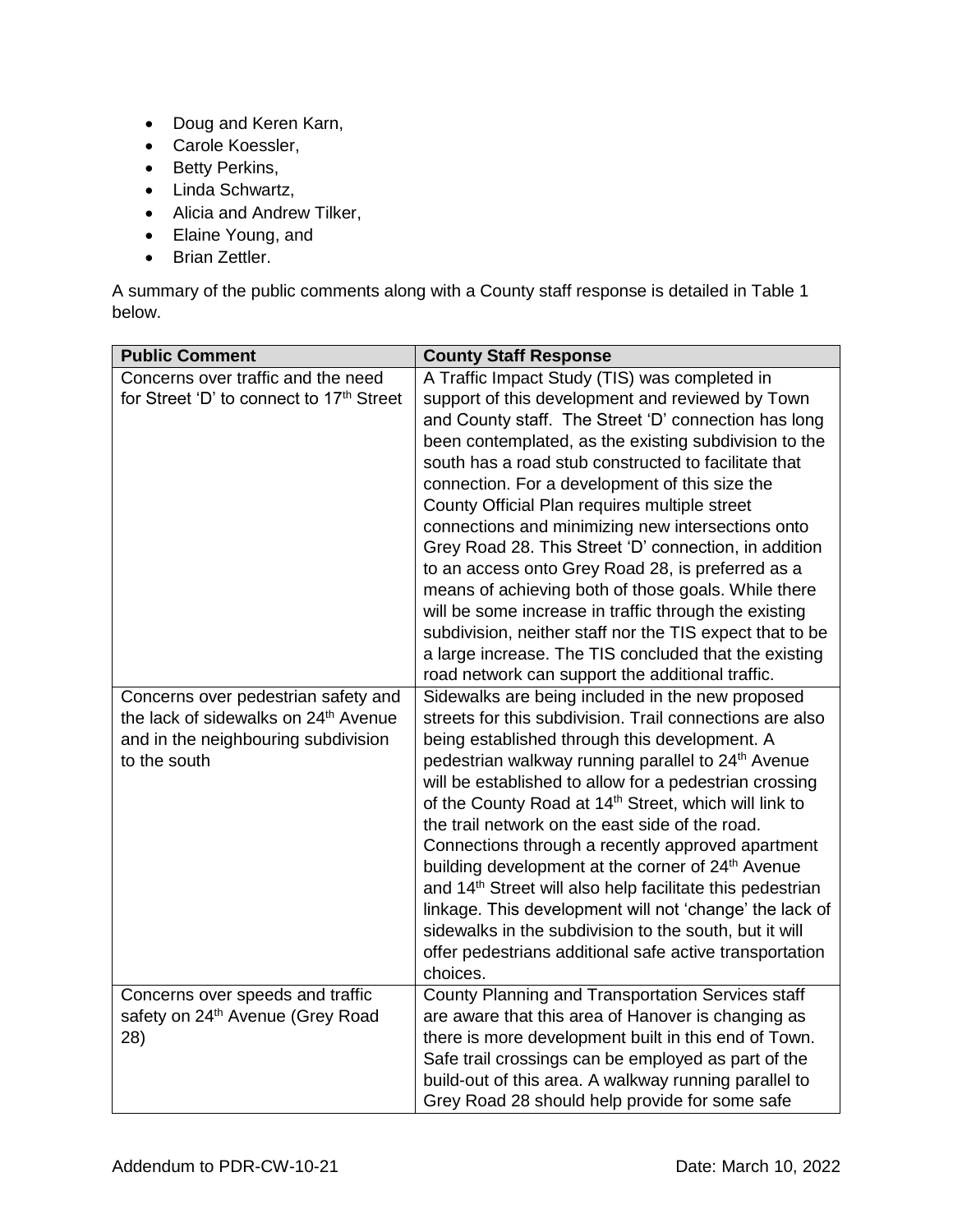|                                         | pedestrian access off the County Road. With more           |
|-----------------------------------------|------------------------------------------------------------|
|                                         | people using this area and more development                |
|                                         | occurring on either side of the County Road, it should     |
|                                         | start to feel less like a 'rural road' where driving at 80 |
|                                         | kilometres per hour seems normalized.                      |
|                                         | Transportation Services has also been employing            |
|                                         | temporary traffic calming measures in parts of             |
|                                         | Hanover to encourage people to slow down on                |
|                                         | County Roads.                                              |
| Concern over the location of the        | The proposed southerly trail will be in Blocks 116 and     |
|                                         |                                                            |
| southerly trail and the loss of privacy | 117 and final location will be determined by the Town      |
| from neighbours to the south            | in concert with the SVCA. Town staff have also noted       |
|                                         | that a trail along the southerly portion of the Saugeen    |
|                                         | Cedar Heights West property has been shown in their        |
|                                         | Town Official Plan for several years now. Through          |
|                                         | this development the Town is now acquiring these           |
|                                         | trail lands to complete the vision of the Official Plan.   |
|                                         | The location of the existing creek and no                  |
|                                         | development areas in Blocks 116 and 117 will               |
|                                         | provide some privacy to the existing residences            |
|                                         | backing onto this development and the trail.               |
| Concern over the loss of trees and      | There was an EIS completed for this development,           |
| impact on the environmental features    | including an addendum. County, Town, and SVCA              |
| on-site                                 | staff have reviewed the EIS and addendum. As part          |
|                                         | of this process there has also been consultation with      |
|                                         | the Ministry of the Environment, Conservation and          |
|                                         | Parks (MECP). Through the recommended conditions           |
|                                         | of draft plan approval, and future tree planting           |
|                                         | program, staff are satisfied the there are appropriate     |
|                                         | protections in place for both the trees and                |
|                                         | environmental features on-site. SVCA staff are             |
|                                         | required to sign-off on the final EIS and a Hydrology      |
|                                         | Assessment prior to final approval of this subdivision.    |
| Concern over the residential density    | Both the Town and County Official Plans require a          |
| on-site                                 | mix of dwelling types at a density which makes             |
|                                         | efficient use of land and infrastructure. The proposed     |
|                                         | density is slightly less than the County policies          |
|                                         | require in this regard. More details on the density        |
|                                         | policies are to be included later in this report.          |
| Concern over stormwater and the         | Town and SVCA staff have reviewed the Stormwater           |
|                                         |                                                            |
| potential for flooding                  | Management (SWM) Report. Through the                       |
|                                         | recommended draft plan conditions, including SVCA          |
|                                         | sign-off on the final SWM Report, there should be no       |
|                                         | increased water or flooding risk post development,         |
|                                         | from the current pre-development levels.                   |
| Need for a road-stub to be left to the  | As noted earlier in this report, there was an earlier      |
| two parcels (854 and 862 24th           | version of the draft plan which allowed for a road stub    |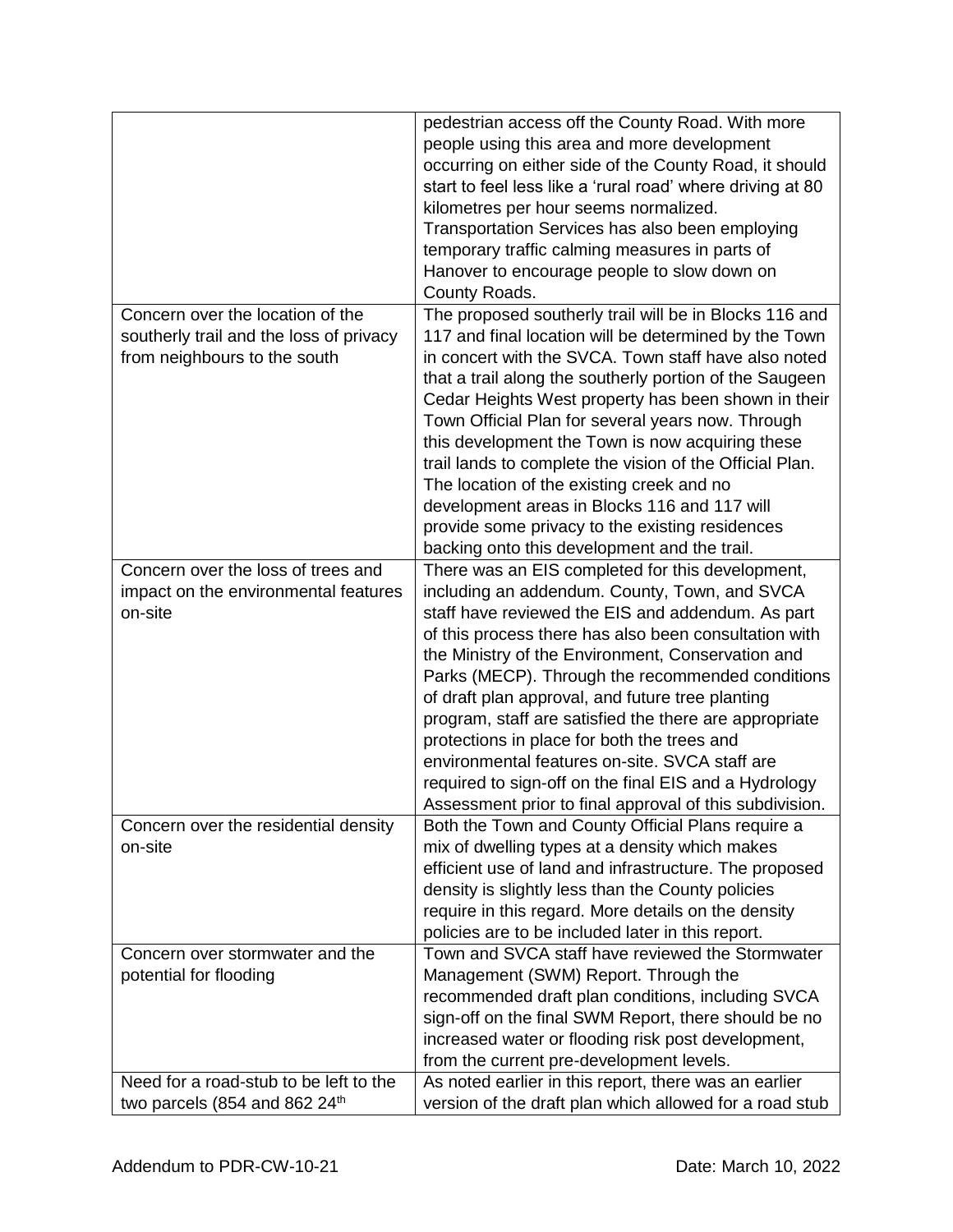### Table 1: Summary of Public Comments and County Staff Responses

Agency comments were as follows:

- **Bell Canada / WSP:** In comments dated April 8, 2021, WSP on behalf of Bell Canada provided some recommended conditions of draft approval that have been incorporated into the recommended conditions attached to this report.
- **Hydro One:** In comments dated April 13, 2021, Hydro One noted they have no comments or concerns at this time.
- **Enbridge Gas Distribution:** In comments dated March 29, 2021, Enbridge Gas Distribution noted that they do not object to the proposed application(s) however they reserve the right to amend or remove development conditions.
- **Bluewater District School Board (BWDSB):** In comments dated April 16, 2021, BWDSB provided some recommended conditions of draft approval that have been incorporated into the recommended conditions attached to this report.
- **Saugeen Valley Conservation Authority (SVCA):** The SVCA submitted comments in April 2021, December 2021, and further comments in February 2022. SVCA staff have provided a series of recommended draft plan conditions that have been incorporated into the recommended conditions attached to this report.
- **Grey County Transportation Services Department:** County Transportation Services staff have been involved throughout the review of this application. Requests for road widening and 0.3 metre reserves have been included on the draft plan. An entrance permit will be required for the new entrance onto Grey Road 28. Additional work between the Town, County and developer will be required with respect to the walkway running parallel to the County Road.
- **Town of Hanover:** Town staff provided recommended conditions of draft plan approval on February 21<sup>st</sup>, 2022. The Town's recommended draft conditions will proceed to Hanover Council on March 7, 2022. Should Town Council request any changes to the draft plan conditions, staff can advise the County Committee of the Whole of any recommended changes when presenting this staff report on March 10<sup>th</sup>. Earlier comments were also received from the Town's Director of Parks, Recreation & Culture, with respect to the need for and benefits of trails in this development and connecting to neighbouring developments. As noted above, the Town has passed the associated zoning by-law amendment to implement this plan of subdivision.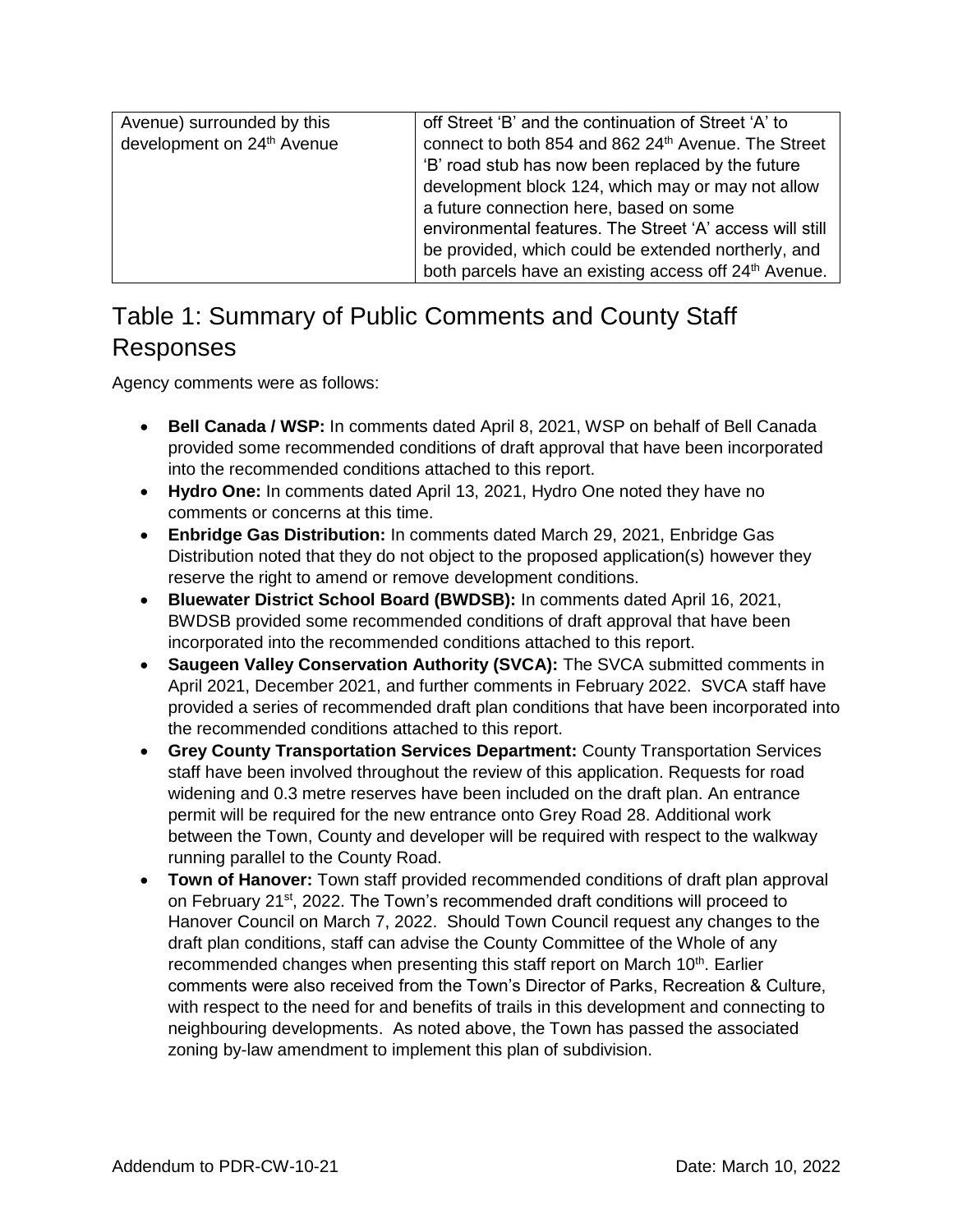### *Analysis of Planning Issues*

Planning authorities must have regard to matters of Provincial interest under the *Planning Act* and be consistent with the Provincial Policy Statement (PPS) when rendering decisions on planning applications. Within Grey County they must also make decisions that conform to the County of Grey Official Plan, and in this case, which also conform to the Town of Hanover Official Plan.

### The Planning Act

Section 1.1 of the *Planning Act* outlines the purposes of the Act. The purposes of the Act promote; sustainable economic development, in a healthy natural environment, within a land use planning system, led by provincial policy and matters of provincial interest. Section 2 of the *Planning Act* outlines matters of provincial interest, which decision makers must consider when carrying out their responsibilities under the Act. The most relevant matters of provincial interest (in italics) to this application are as follows, including staff comments for each subsection below.

*(b) the protection of ecological systems, including natural areas, features and functions,*

An Environmental Impact Study (EIS) was completed for this development, which recommended mitigation measures to ensure that the development would not negatively impact the natural environment in this area. One of the key recommendations is the need for a Tree Planting Plan to offset some of the tree removals on-site. This Tree Planting Plan is being implemented through the recommended conditions of draft plan approval. Similar to the offsetting measures used for Saugeen Cedar Heights East, the developer will be required to deed two lots to the Town of Hanover, who will hold the lots in trust until the tree planting and monitoring of the trees has successfully been completed.

Other recommendations from the EIS include the need for setbacks and delineating vegetation removal zones, from those areas that are to be left untouched. Additional environmental works are required on Block 124 prior to considering further development there.

Through the recommended conditions of draft approval SCVA, Town, and County staff are satisfied that the development offers due protection to ecological systems and natural features.

#### *(f) the adequate provision and efficient use of communication, transportation, sewage and water services and waste management systems,*

The subject development will be serviced by municipal water and municipal sewer services, which will be allocated through this development, except for Block 124. Block 124 will require future part lot control, consent, or redline revision applications, and water and sewer capacity will be allocated at that time.

The stormwater will be managed on-site through enhanced quality controls, before directing the water to the Saugeen River. SVCA and Town sign-off will be required on the final stormwater management plan before the subdivision is registered.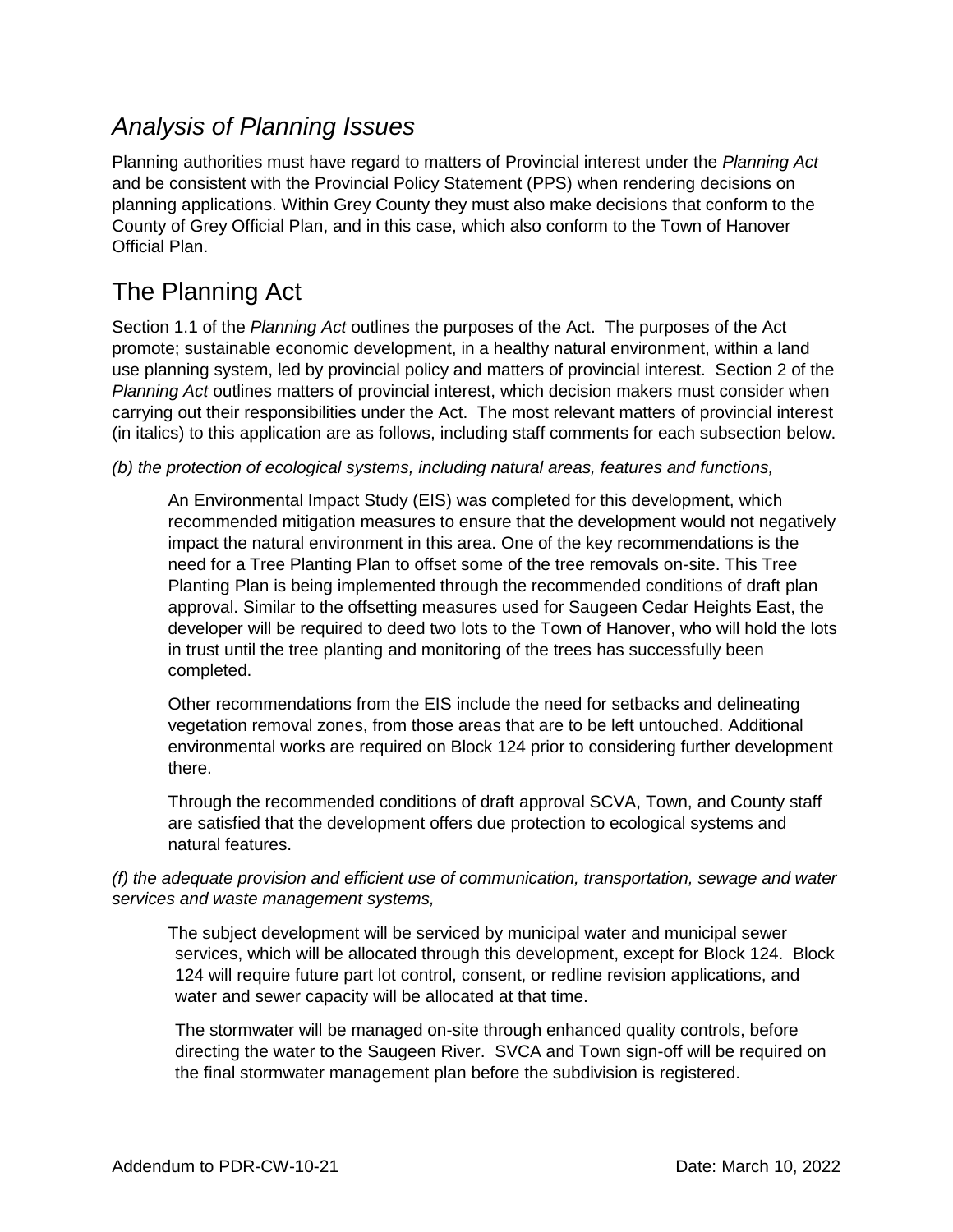The road pattern of the subdivision proposes a series of new internal roads which provide access to  $24<sup>th</sup>$  Avenue and  $17<sup>th</sup>$  Street. This matter has generally been covered in the response to public comments in Table 1 above.

The County Transportation Services department has requested road widening and a 0.3 metre reserve along Grey Road 28 (24<sup>th</sup> Avenue), which will be incorporated into the subdivision.

Sidewalks will also be required throughout the development. Through this development, there is also proposed to be connections and enhancements to the local trail network owned by the Town. These trail connections are at the north side of Street 'B' and through the trail in Blocks 116 and 117. Parking is also being provided in two locations for those looking to access the trail network.

The proposed subdivision provides for efficient servicing, stormwater management, and transportation systems.

#### *(h) the orderly development of safe and healthy communities,*

The subject development is within the 'Primary Settlement Area' designation in the County Official Plan. Within this land use designation, the County Plan defers to the detailed land use policies found within the Town's Official Plan. The County Plan requires a residential development density of 25 units per net hectare (or greater) for new residential development in Hanover. The proposed plan of subdivision does not meet this target residential density based on the natural features and abnormal shape of the existing site. The current proposed density is approximately 22.2 units per net hectare. Being roughly triangular in shape, with 2 large lots taken out of the frontage, the river to the north, existing development to the south and west, and the County Road to the east, the developer was limited in what could be accommodated on-site. During the pre-submission consultation phase the developer submitted numerous designs before arriving at the version submitted with their initial application at approximately 21 units per net hectare. The initial development application has also changed slightly based on comments received and further environmental review. County staff understand the challenges with this site, and acknowledge that the developer will be providing a range of unit types, with townhomes and semi-detached dwellings both outnumbering the amount of single detached dwellings on-site. Based on total unit counts, not including Block 124, the site will be approximately 72% townhouses and semi-detached dwellings. Based on the environmental features and the current lot configuration, including the need to minimize new entrances onto the County Road, a 25 unit per net hectare density was not achieved.

The provision of trails through this development including linkages to the Town's existing trail network, as well as the sidewalks in the development, should both increase the safety and active transportation potential of this development for future residents.

#### *(j) the adequate provision of housing, including affordable housing,*

It is not anticipated that any of the housing being proposed will fall within the affordable range for ownership. Staff would note that over 70% of the units will be in the form of semi-detached and townhouse dwellings. These housing styles provide a more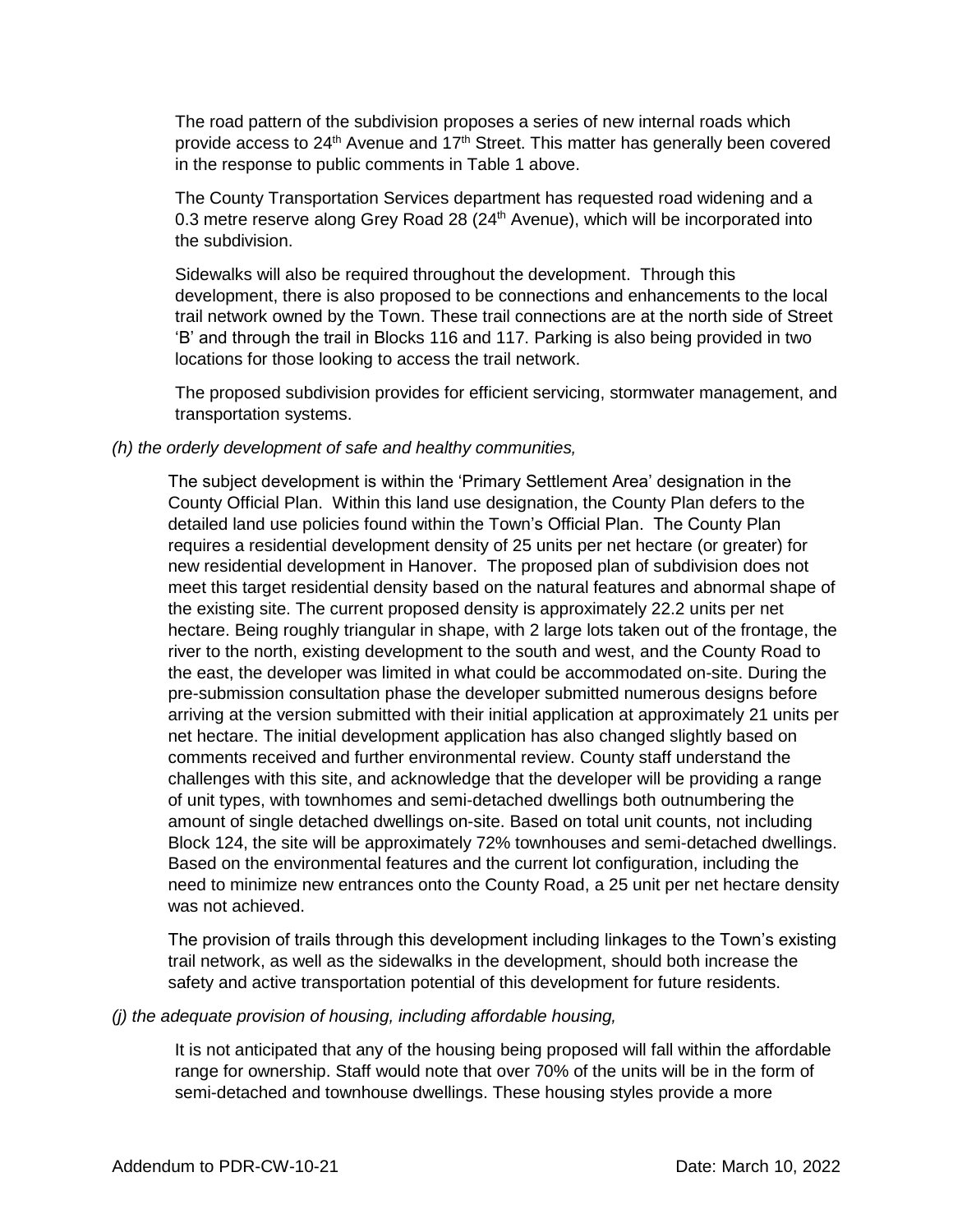affordable housing option for the lower and moderate-income households, but it is not anticipated that they will be affordable in the context of the County Official Plan's definition of affordability. The final price is not yet known for the dwelling types in this subdivision.

Secondary suites (also known as additional residential units) may help provide some future rental opportunities, but at this stage it is not known how many units will choose to provide a secondary suite.

#### *(p) the appropriate location of growth and development.*

The subject lands are in a settlement area and have been primarily designated for residential growth. This proposed subdivision does not appear to conflict with any neighbouring land uses.

Section 51(24) of the *Planning Act* also provides criteria which must be considered when assessing any new plan of subdivision. These criteria (in italics), along with staff analysis are as follows:

*(a) the effect of development of the proposed subdivision on matters of provincial interest as referred to in section 2;*

The matters of provincial interest have been analyzed earlier on in this section.

*(b) whether the proposed subdivision is premature or in the public interest;*

Services can be provided to this subdivision, including road connections to existing streets. The lands have also been designated for growth in both the County and Town Official Plans. This subdivision represents a logical expansion of growth in Hanover by connecting to the neighbouring subdivision to the south and completing some 'missing links' in the Town's trail network. As such, the proposed plan of subdivision would not appear to be premature and is in the public interest.

*(c) whether the plan conforms to the official plan and adjacent plans of subdivision, if any;*

The proposed development generally conforms to the County Official Plan. Further discussion on County Official Plan conformity is included later in this report.

With respect to the Town Official Plan, County staff would defer to Town of Hanover staff who have supported this development through their recommended draft approval conditions and through the passing of the zoning by-law amendment.

As noted above, the proposed subdivision would offer connections to neighbouring subdivisions.

*(d) the suitability of the land for the purposes for which it is to be subdivided; (d.1) if any affordable housing units are being proposed, the suitability of the proposed units for affordable housing;*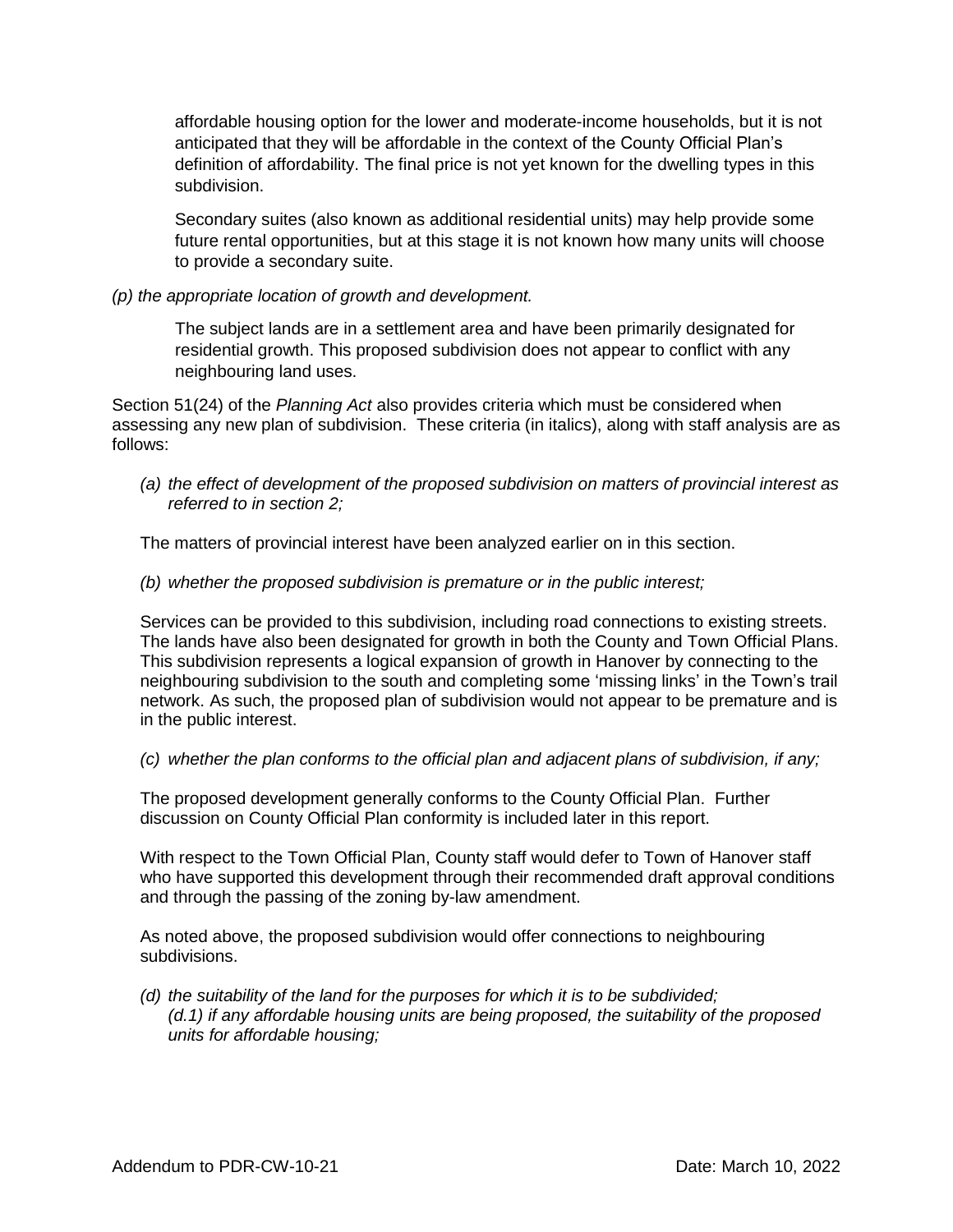Based on the background reports and technical studies, the subject lands appear suitable for residential development. As noted above, at this time it is not known if any of the proposed units will be affordable, but it is not anticipated.

*(e) the number, width, location and proposed grades and elevations of highways, and the adequacy of them, and the highways linking the highways in the proposed subdivision with the established highway system in the vicinity and the adequacy of them;*

This item has been reviewed by the proponent, Town and County staff. Staff are satisfied that with the proposed streets in this subdivision, as well as the street connections to the south.

*(f) the dimensions and shapes of the proposed lots;*

At this stage the lots and blocks being created are appropriately sized. Some of the lots are slightly abnormally shaped and others are larger than what would normally be considered, based on the current lot configuration and environmental features on-site.

*(g) the restrictions or proposed restrictions, if any, on the land proposed to be subdivided or the buildings and structures proposed to be erected on it and the restrictions, if any, on adjoining land;*

County staff are not aware of any restrictions or proposed restrictions on the subject lands which would prevent the proposed development. The SVCA has worked closely with the developer, Town, and County staff to ensure that the environmental and natural hazard features are protected. Through the conditions of draft approval, there is further detailed work needed on Block 124.

*(h) conservation of natural resources and flood control;*

The SVCA have been an active participant in the development process. SVCA staff have provided recommended conditions of draft plan approval. The stormwater will generally go to the Saugeen River with enhanced quality controls. The draft plan includes setbacks to the waterbodies on-site.

*(i) the adequacy of utilities and municipal services;*

This item is reviewed in other sections of this report. The proposed lands can be adequately serviced.

*(j) the adequacy of school sites;*

The two school boards were circulated on this application and have not raised any concerns. The Bluewater District School Board has recently built a new school in Hanover to the south of this development and has provided recommended conditions of draft plan approval, which have been included in the attachment to this report.

*(k) the area of land, if any, within the proposed subdivision that, exclusive of highways, is to be conveyed or dedicated for public purposes;*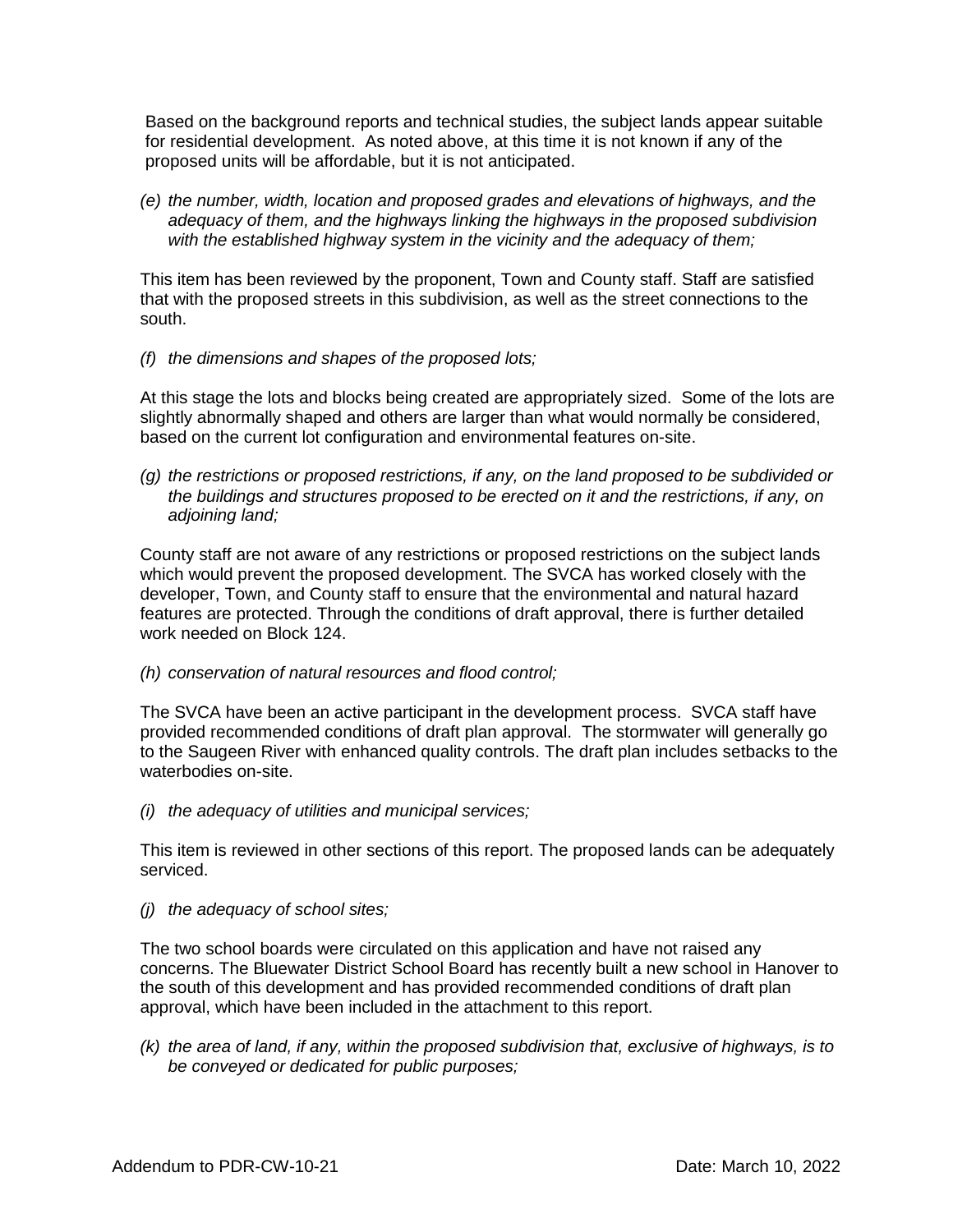Trails, sidewalk connections, and parking areas are being conveyed to the Town as part of this development. One of the parking areas will be built by the developer to allow increased trail access for not only those living in this development, but others wishing to visit the trails.

*(l) the extent to which the plan's design optimizes the available supply, means of supplying, efficient use and conservation of energy; and*

In accordance with the Town and County Official Plans, the lands are proposed to be developed at an efficient density, which is also compatible with neighbouring land uses. The lands will connect to the existing road network and services in an efficient manner.

*(m)the interrelationship between the design of the proposed plan of subdivision and site plan control matters relating to any development on the land, if the land is also located within a site plan control area designated under subsection 41 (2) of this Act or subsection 114 (2) of the City of Toronto Act, 2006.*

Site plan control may be required for portions of the development.

The subject plan of subdivision application, with the attached conditions of draft approval, would have regard for matters of provincial interest under *The Planning Act*.

#### Provincial Policy Statement

A key goal of the PPS is directing new growth to serviced settlement areas, and promoting the vitality of such settlement areas through re-development, infill and intensification. The subject lands have been primarily designated for residential growth and are within a serviced settlement area.

Section 1 of the PPS places a strong emphasis on infill opportunities and intensification, as a means to achieve new growth opportunities while using land and services efficiently. The proposed development represents a logical extension of growth in Hanover, where new residential development is currently being built to the east, and there is existing residential development to the south.

Section 1.6.6.1 of the PPS outlines the servicing hierarchy to be utilized in the Province of Ontario. At the top of the hierarchy are municipal water and sewer services. The proposed development will be serviced by municipal water and sewer services. Town staff have noted that servicing capacity is available for this development.

Section 1.6.6.7 speaks to stormwater management. This matter has been reviewed under the *Planning Act* review.

Section 2.1 of the PPS speaks to the long-term protection of significant natural heritage features. This item was addressed under the *Planning Act* review above.

Section 2.2 of the PPS requires planning authorities to protect water quality and quantity. The subject lands are not within a mapped wellhead protection area or intake protection zone. Enhanced quality controls are being applied to the stormwater on-site, to protect the water quality of the nearby Saugeen River.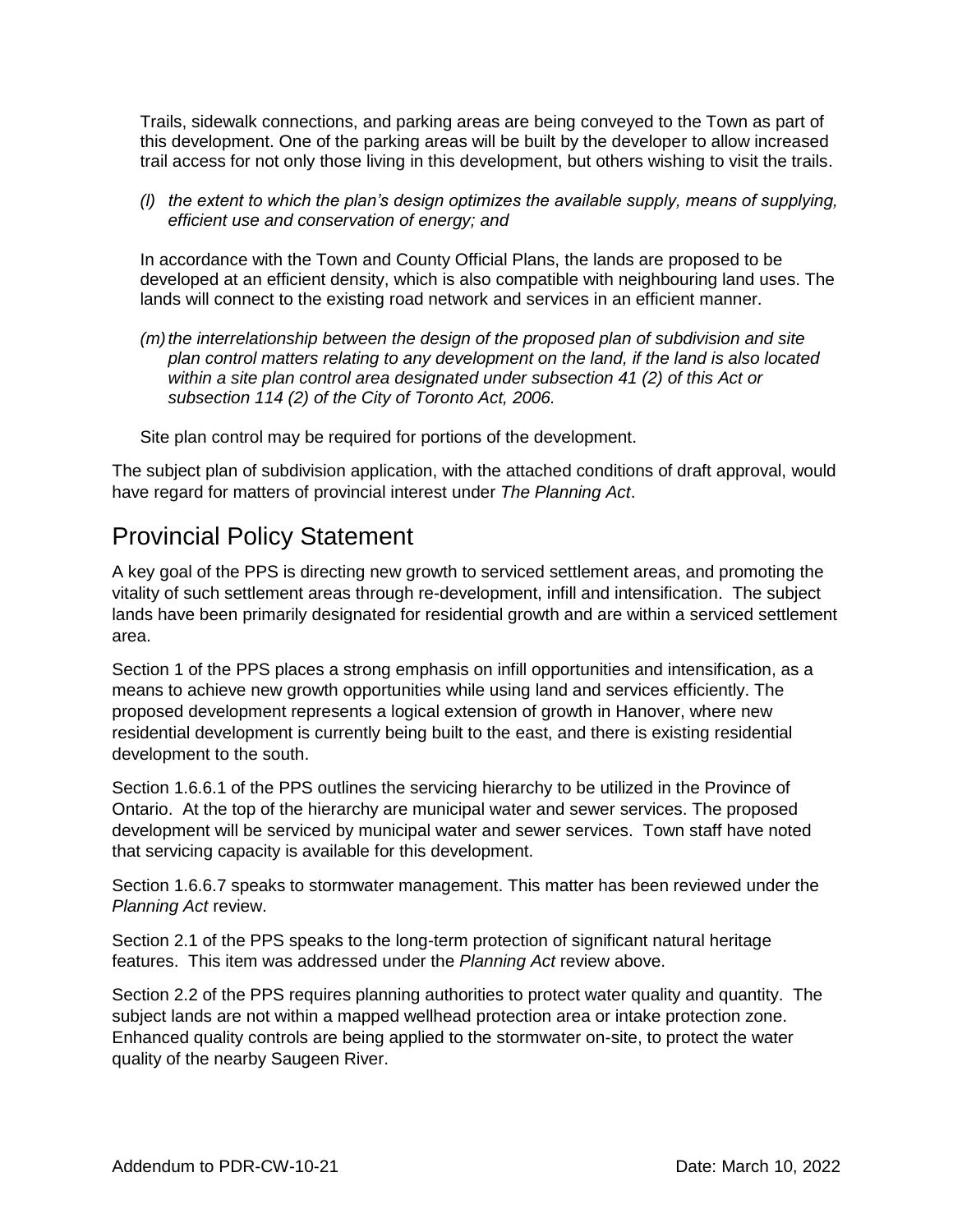Section 2.6 of the PPS speaks to the protection of cultural and archaeological resources within the Province. A Stage 1-2 Archaeological Assessment was completed on this property. This Archaeological Assessment concluded that; *"no further archaeological assessment of the Study Area is recommended."* Wording will be included in the subdivision agreement addressing the possibility for future archaeological finds, should anything further be discovered.

Section 3.1 of the PPS directs development away from areas of natural hazard. SVCA has reviewed the proposed subdivision and is generally satisfied with the proposed development, subject to final engineering and their detailed conditions of draft approval.

The proposed plan of subdivision application, with the attached conditions of draft approval, is consistent with the PPS.

### County Official Plan

Many of the policies in the County Plan mimic those discussed above in the review of the *Planning Act* and the PPS. A further in-depth review of those same policies in the County Plan will not be repeated here.

The proposed plan of subdivision is designated as 'Primary Settlement Area' and 'Hazard Lands' in the County Official Plan. The Official Plan identifies that Primary Settlement Areas shall be the focus of growth within the County. Section 3.5(5) of the County Plan requires a minimum development density of 25 units per net hectare within the Primary Settlement Area of Hanover. As noted earlier in this report, the lot density does not quite meet the County's minimum density. The proponent's planner had estimated the density to be approximately 21 units per net hectare, based on the original submission of the subdivision. Throughout the development review process the subdivision has changed, now having the future development block versus the original draft plan having lots in that location (which resulted in the temporary 'loss' of 10 lots). The final density will not be able to be tallied until such time as the exact developable area of the future development block is known. The current density, netting out the future development block, is approximately 22.2 units per net hectare.

The residential development on-site is proposed to remain outside of the Hazard Lands portions of the property.

Appendix B to the County Plan maps 'Significant Woodlands' on-site, as well as the Saugeen River and a waterbody to the south. The County does not map Significant Valleylands in settlement areas, though the Saugeen River forms part of the Significant Valleylands to the east of this site. Through the recommended conditions of draft approval, including Tree Planting Plan offsetting, the impacts to the natural environment are being mitigated.

Section 8.9 of the County Plan provides a similar servicing hierarchy to that found in the PPS, which has been noted above.

Section 9.13 of the County Plan addresses criteria to be considered in any new plan of subdivision or condominium. Subsections 9.13(1)(a) and (c) require access to existing trails and promoting walkability. As discussed earlier in this report, trail connections are being enhanced through this development, and sidewalks are being provided.

Section 9.13(1)(e) states;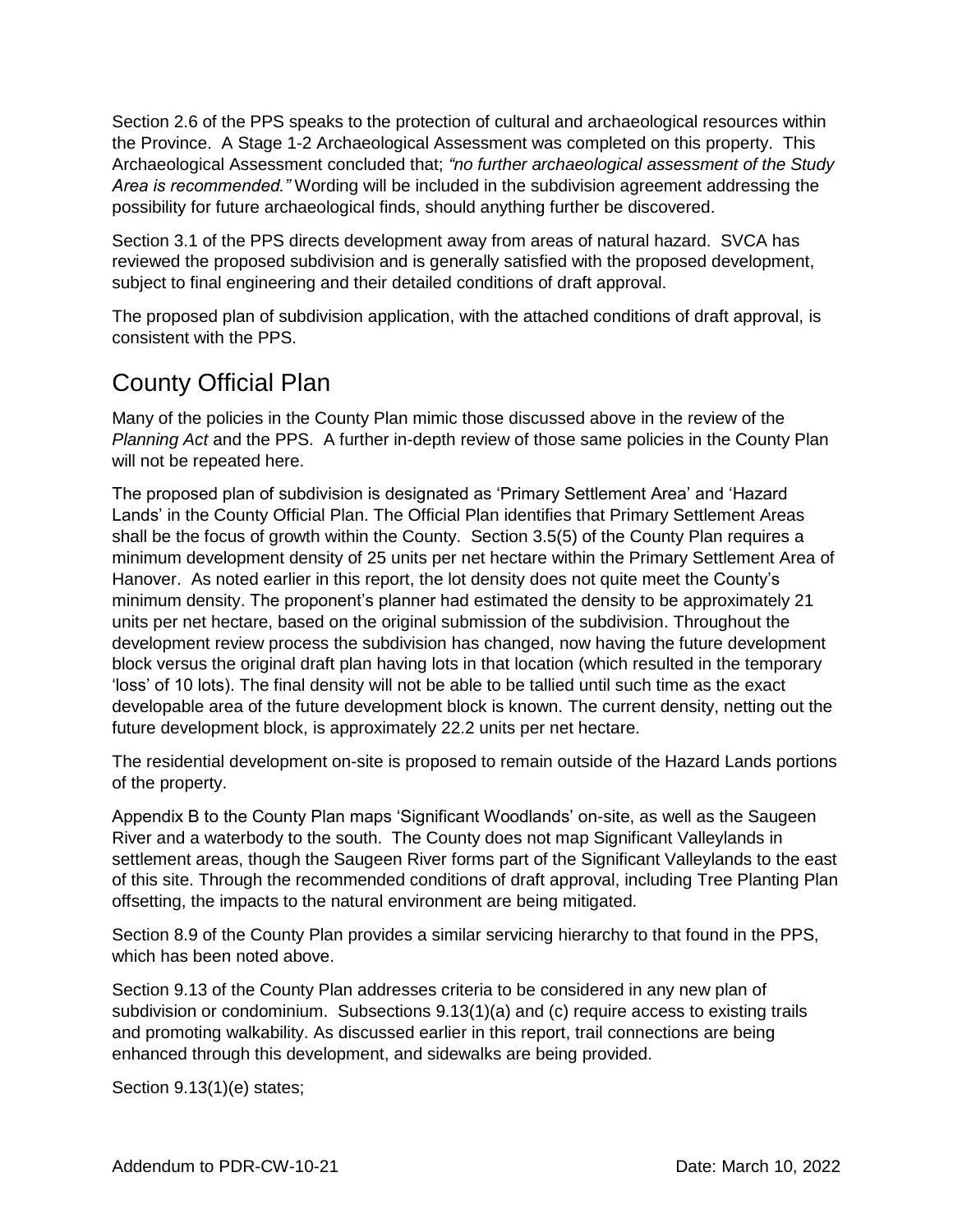*"The street pattern of the proposed plan and how it fits with the surrounding neighbourhood. Plans which utilize a grid pattern or a modified grid pattern must be considered more favourably than those with curvy street patterns or cul-de-sacs,"* 

As noted above, the subject lands will have connections to existing streets, leave adequate space for further future connection, and provide sidewalks. The proposed road network generally follows a modified grid pattern which is preferred.

Section 9.13(1)(h) requires the consideration of street lighting that minimizes impact on dark skies. The proponent's planner has noted that the street lighting will be designed to meet the standards of the Town of Hanover.

Section 9.13(1)(i) speaks to the provision of usable parkland and green space. As noted earlier in this report there will be trails, open space and parking areas dedicated to the Town, in accordance with their trail network found at Schedule 'D' of their official plan.

Subsections 9.13(2), (3) and (4) of the Plan speak to the provision of a range of housing, including affordable housing. As noted earlier in this report, it is not yet known if any of the proposed residential units will fall within the affordable range, but that is not anticipated. That said, the fact that over 70% of the units will be either semi-detached or townhouse units offers a range of housing types.

The proposed plan of subdivision application, with the attached conditions of draft approval, conforms to the goals and objectives of the County of Grey Official Plan.

### Town of Hanover Official Plan

The subject lands are designated 'Residential' and 'Hazard' in the Town of Hanover Official Plan. Schedule 'D' to the Hanover Plan shows a future trail traversing the southern boundary of subject lands, in addition to the trail at the north end of the site. County staff would generally defer to the Town's analysis for Town Official Plan conformity. The Town has passed the associated zoning by-law amendment and there were no appeals to that approval.

With the attached recommended draft plan conditions, County staff are of the opinion that the proposed development:

- 1. has regard for matters of Provincial interest under the *Planning Act*;
- 2. is consistent with the Provincial Policy Statement;
- 3. conforms to the County of Grey Official Plan; and
- 4. conforms to the Town of Hanover Official Plan.

### Legal and Legislated Requirements

The application was processed in accordance with the *Planning Act.*

### Financial and Resource Implications

There are no anticipated financial, staffing or legal considerations associated with the proposed subdivision, beyond those normally encountered in processing a subdivision application. The County has collected the requisite fee and peer review deposit for this application.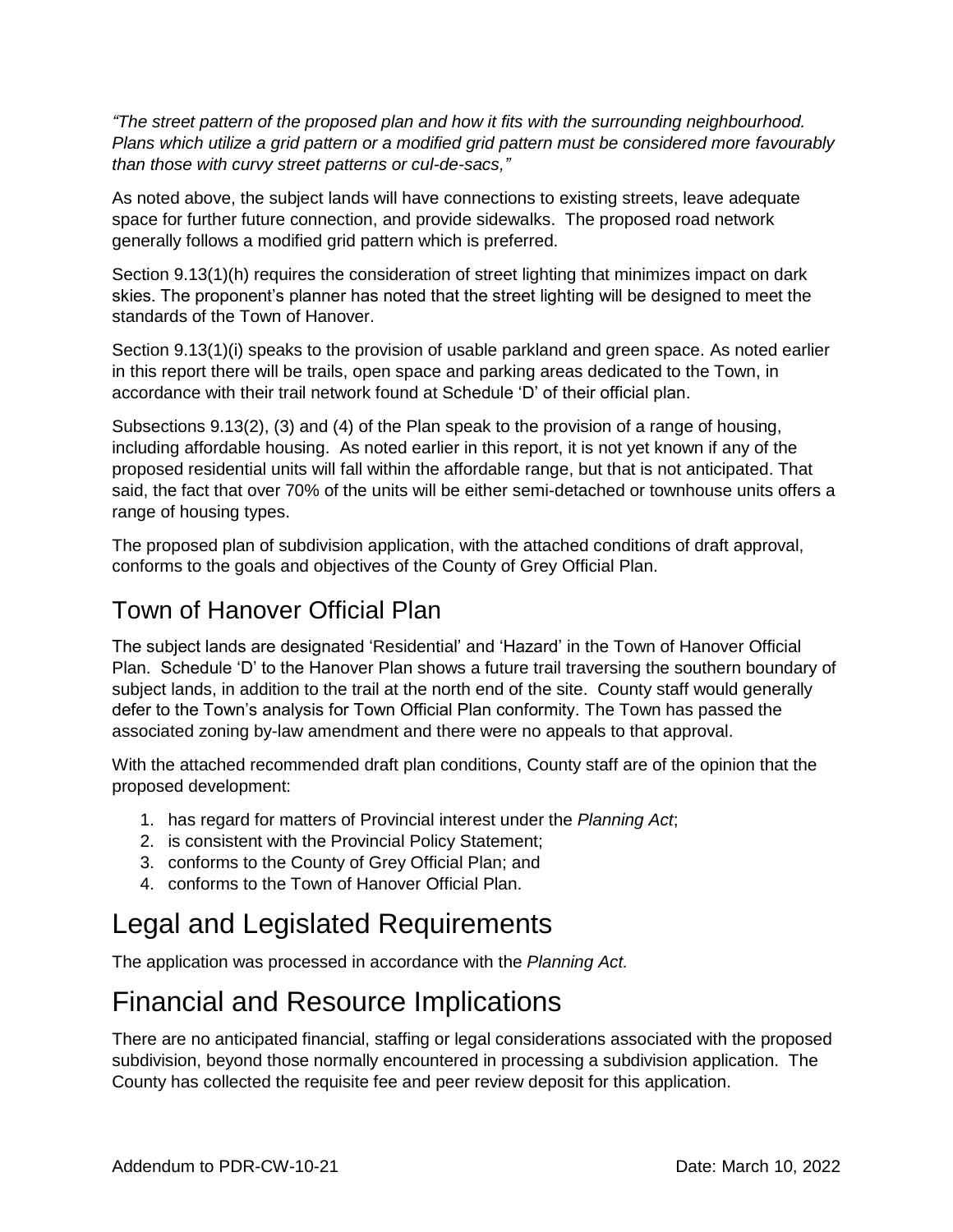### Relevant Consultation

☒ Internal: Planning and Transportation Services

☒ External: The Public, Town of Hanover, Saugeen Valley Conservation Authority and other required agencies under the *Planning Act*

### Appendices and Attachments

*Draft Notice of Decision (conditions of draft approval) - attached*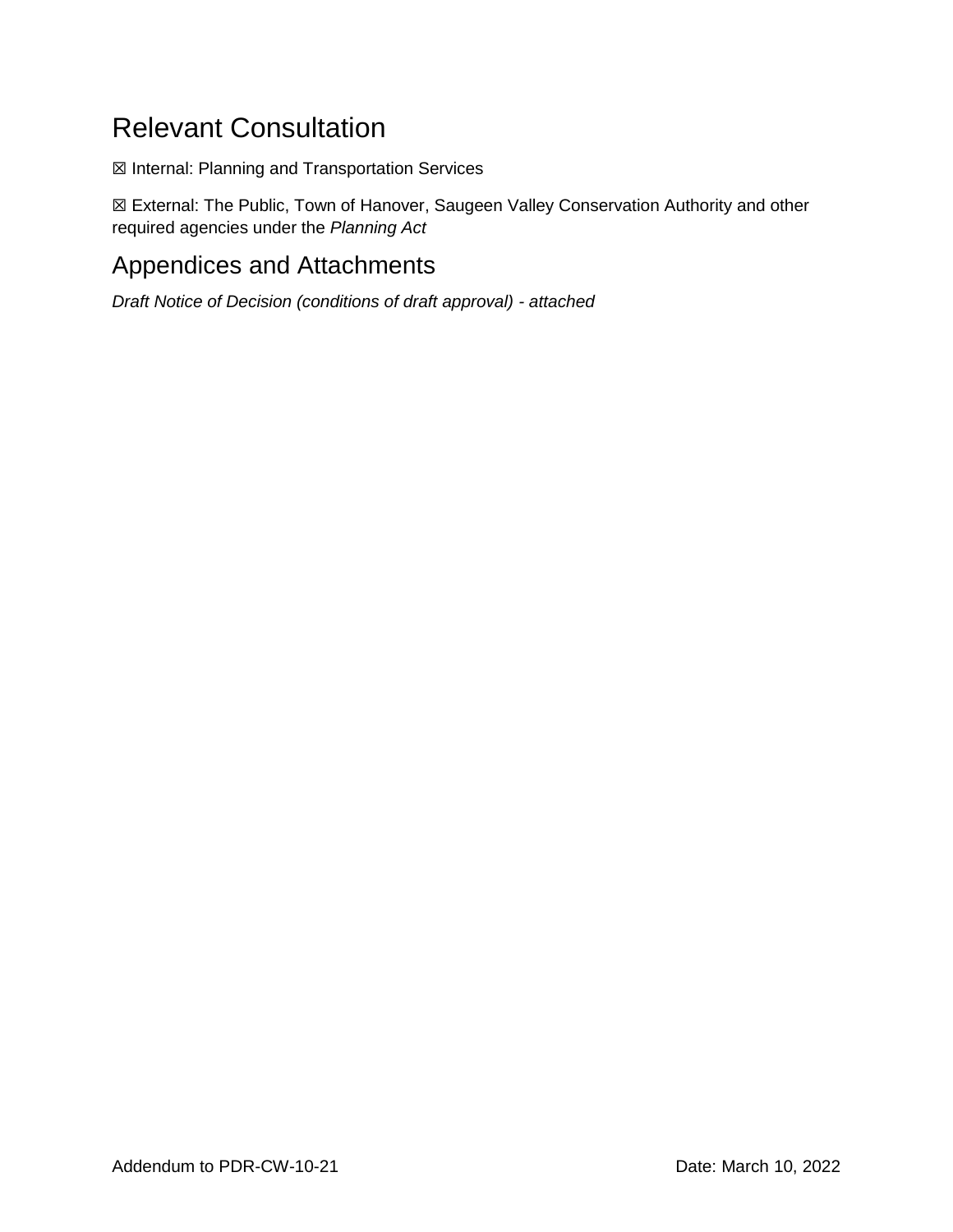## **NOTICE OF DECISION**

#### **On Application for Approval of Draft Plan of Subdivision**

#### **under Subsection 51(16) of the Planning Act**

Draft Plan Approval, is hereby given by the County of Grey for the application regarding the above noted lands. A copy of the Decision is attached.

#### **PUBLIC AND AGENCY COMMENTS RECEIVED ON THE FILE**

All written and oral submissions received on the application were considered; the effect of which helped to make an informed recommendation and decision.

#### **WHEN AND HOW TO FILE A NOTICE OF APPEAL**

Notice to appeal the decision to the Ontario Land Tribunal must be filed with the County of Grey no later than 20 days from the date of this notice, as shown above.

The notice of appeal should be sent to the attention of the Director of Planning and Development of the County, at the address shown below and it must,

- (1) set out the reasons for the appeal,
- (2) be accompanied by the fee required by the Tribunal as prescribed under the Ontario Land Tribunal Act, and
- (3) Include the completed appeal forms from the Tribunal's website.

#### **WHO CAN FILE A NOTICE OF APPEAL**

Only individuals, corporations or public bodies may appeal decisions in respect of a proposed plan of subdivision to the Ontario Land Tribunal. A notice of appeal may not be filed by an unincorporated association of group. However, a notice of appeal may be filed in the name of an individual who is a member of the association or group on its behalf.

No persons or public body shall be added as a party to the hearing of the appeal of the decision of the approval authority, including the lapsing provisions of the conditions, unless the person or public body, before the decision of the approval authority, made oral submissions at a public meeting or written submissions to the council, or made a written request to be notified of changes to the conditions or, in the Ontario Land Tribunal's opinion, there are reasonable grounds to add the person or public body as a party.

#### **RIGHT OF APPLICANT OR PUBLIC BODY TO APPEAL CONDITIONS**

The following may, at any time before the approval of the final plan of subdivision, appeal any of the conditions imposed by the approval authority to the Tribunal by filing a notice of appeal with the approval authority: the applicant; any public body that, before the approval authority made its decision, made oral submissions at a public meeting or written submissions to the approval authority; the Minister; or the municipality in which the subject land is located.

#### **HOW TO RECEIVE NOTICE OF CHANGED CONDITIONS**

The conditions of an approval of draft plan of subdivision may be changed at any time before the final approval is given.

You will be entitled to receive notice of any changes to the conditions of the approval of draft plan of subdivision if you have made a written request to be notified of changes to the conditions.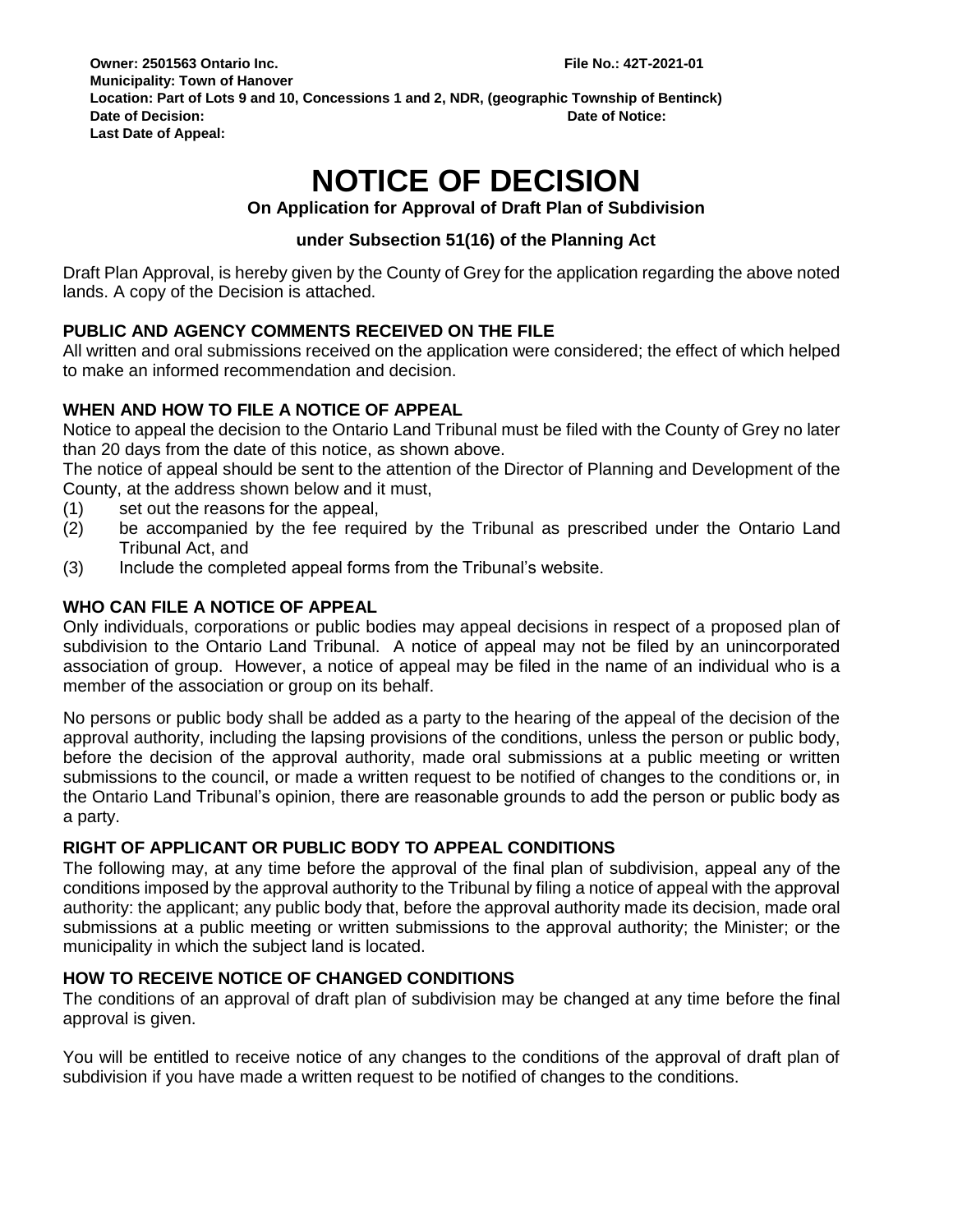#### **GETTING ADDITIONAL INFORMATION**

Additional information about the application is available for public inspection during regular office hours in the Planning & Development Office at the address noted below or by calling 519-376-2205 or 1-800- 567-GREY.

**ADDRESS FOR NOTICE OF APPEAL County of Grey 595-9th Avenue West OWEN SOUND, Ontario N4K 3E3 Attention: Mr. Randy Scherzer, MCIP RPP Director of Planning & Development**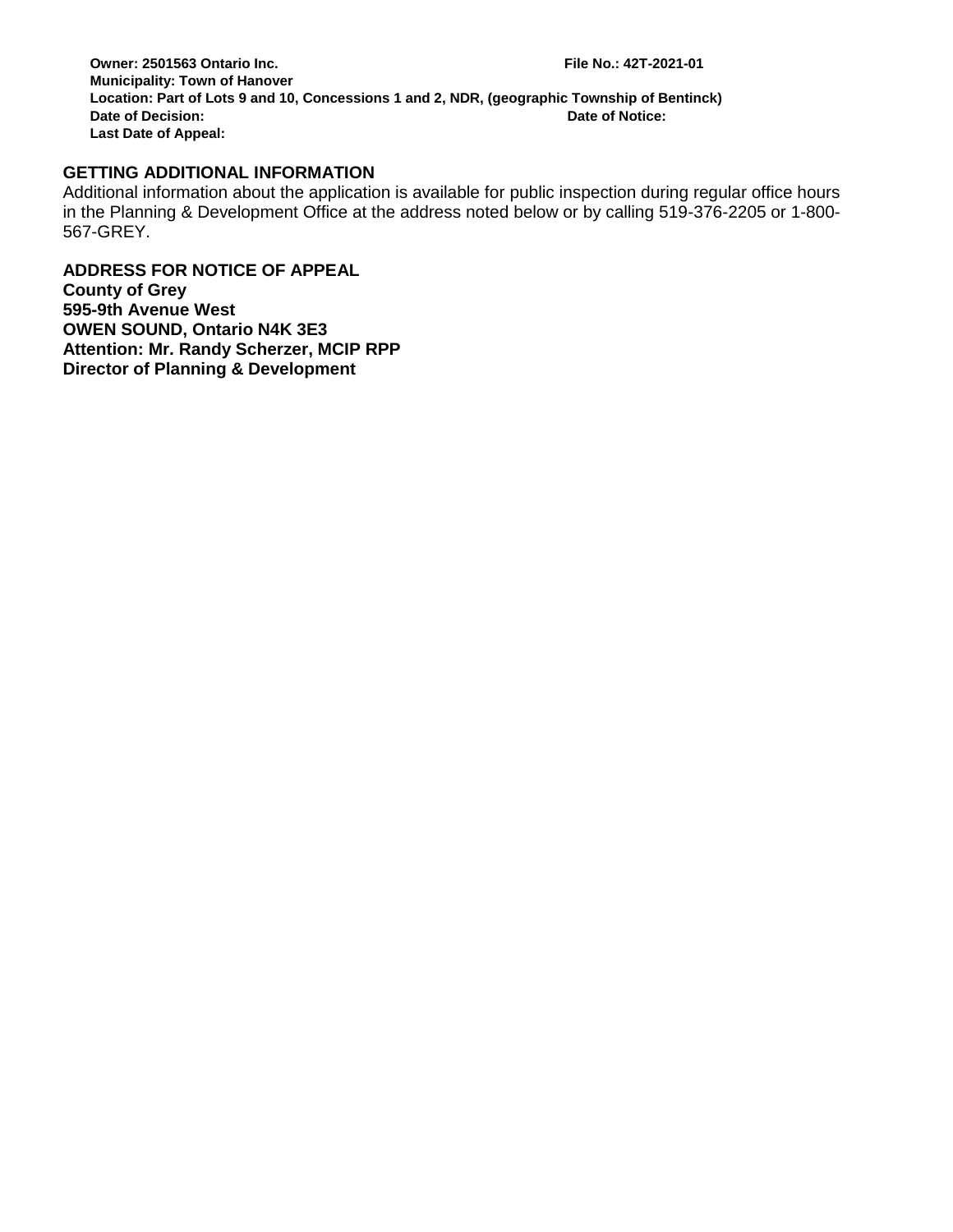Plan of Subdivision File No. 42T-2021-01 has been granted draft approval. The County's conditions of final approval for registration of this draft plan of subdivision are as follows:

- 1. That this approval applies to the draft Plan of Subdivision File No. 42T-2021-01, as prepared by Cobide Engineering Inc. dated July 2020, with a sixth revision submission date of February 27, 2022 showing:
	- $\bullet$  31 detached dwelling lots (Lots 20 41 and 91 99),
	- $\bullet$  46 lots for semi-detached dwellings (Lots  $42 79$  and  $83 90$ ),
	- $\bullet$  37 lots for townhouses (Lots 1 19, 80 82, and 100 114),
	- Future development block (Block 124),
	- Municipal streets (Streets  $A D$ ),
	- Road widening & Daylighting (Blocks 120 122 and 127),
	- 0.3 metre reserves (Blocks 123, 125, and 126)
	- Open space/trails (Blocks 115 117, and 119), and
	- Storm Sewer (Block 118).

on Part of Lots 9 and 10, Concessions 1 and 2, North of the Durham Road (NDR), geographic Township of Bentinck, Town of Hanover, County of Grey.

- 2. That Streets 'A', 'B', 'C' and 'D' be deeded to the Town of Hanover and named to the satisfaction of the Town of Hanover.
- 3. That Blocks 120 122 (road widening) along Grey Road 28 (24<sup>th</sup> Avenue) shall be deeded to the County of Grey.
- 4. That an entrance permit be granted by the County of Grey for any new entrances or intersections, such as Street 'A', that are connecting onto Grey Road 28 ( $24<sup>th</sup>$  Avenue). Any work within the County's road allowance will require an encroachment permit.
- 5. That the owner conveys up to 5% of the land included in the plan to the Town for parkland purposes. Alternatively, the Town may accept cash-in-lieu of all or a portion of the conveyance.
- 6. That a suitable Subdivision Agreement be entered into between the owner and the Town of Hanover. The agreement shall contain all matters set out as Conditions of Approval as deemed necessary in this Decision and any other matters as deemed appropriate by the Town of Hanover, including but not limited to sidewalks, phasing, the construction of roads, recreational trail development, temporary road turnaround construction, landscaping, and fencing. Furthermore, the owner shall agree in writing to satisfy all the requirements, financial and otherwise, of the Town of Hanover concerning Streets 'A', 'B', 'C' and 'D'. Wording shall also be included in the Subdivision Agreement to implement the recommendations of the Environmental Impact Study prepared by WSP dated November 2020, with an Addendum dated January 21, 2022 including;
	- a) the preparation of a Tree Planting Plan including habitat replacement,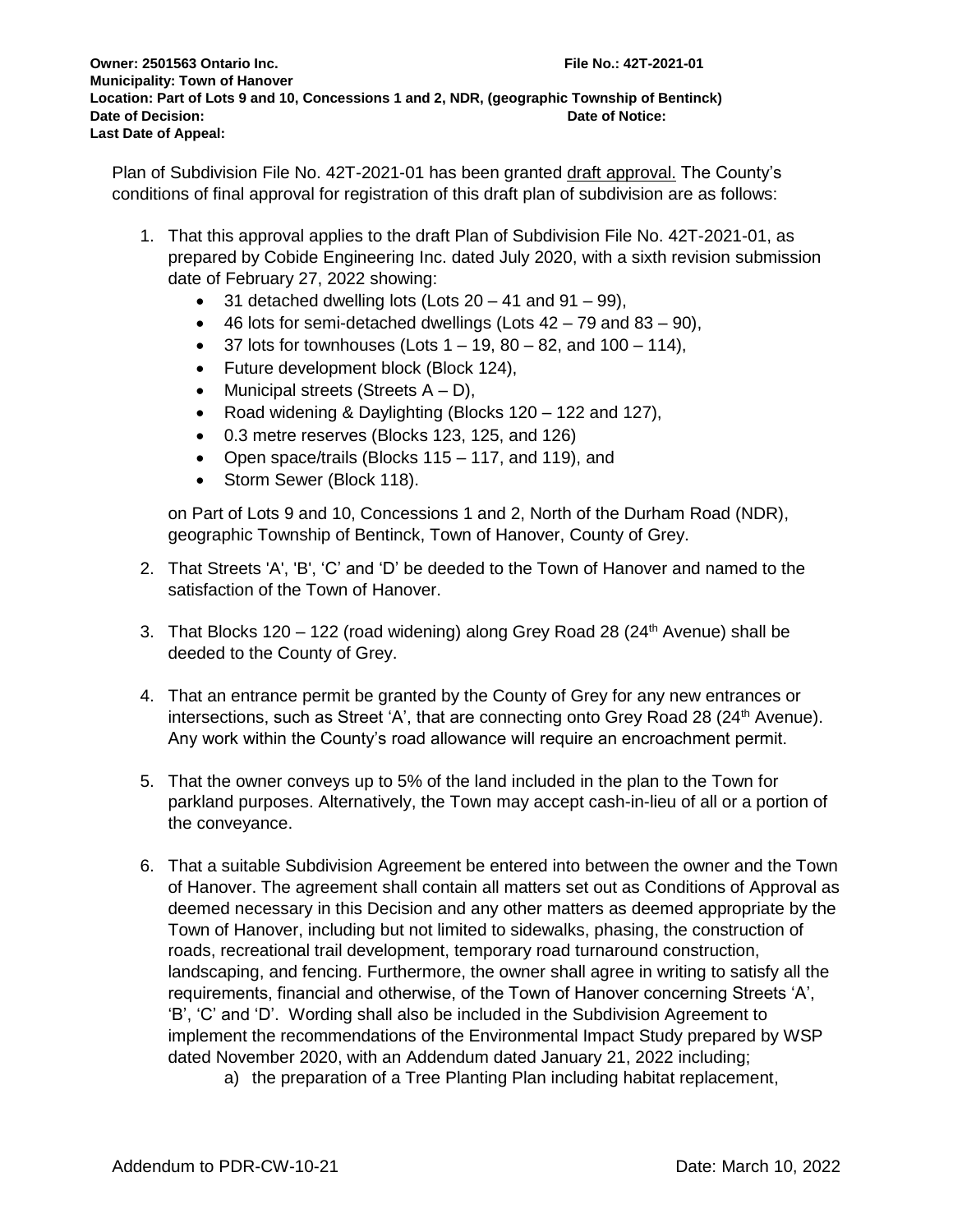- b) delineating vegetation clearing zones and vegetation retention zones using tree protection fencing,
- c) delineating the no development areas and setbacks, and
- d) setting tree clearing timeframes.

The Subdivision Agreement shall specify that upon registration of the plan of subdivision, two (2) detached residential lots will be transferred to the Town of Hanover and held until such time as satisfactory replanting and monitoring has occurred to implement the Tree Planting Plan. Following completion of the Tree Planting Plan, the two (2) detached residential lots will be transferred back to the developer for development purposes.

- 7. That prior to final approval, the Developer shall satisfy the following requirements of the Saugeen Valley Conservation Authority:
	- a. That a hydrology/hydrogeology assessment is undertaken to the satisfaction of SVCA to determine impacts, if any, of proposed development (Street 'D' and uncontrolled stormwater outlet) on the HHFE floodplain.
	- b. That a hydrology/hydrogeology assessment be undertaken to SVCA's satisfaction to address the impacts of development on fish habitat, and the hydrologic impact of wetland removal.
	- c. That the SVCA be satisfied with the final Environmental Impact Study.
	- d. That the final site plan / grading plan demonstrate development will occur in accordance with the recommendations for mitigation measures outlined in WSP's Environmental Impact Study (EIS) dated November 27, 2020, with addendum dated January 21, 2022, and hydrologic/hydrogeologic assessment to SVCA staff's satisfaction.
	- e. That a Tree Planting Plan be developed to the satisfaction of SVCA for proposed woodland/wetland removal compensation.
	- f. That the Town of Hanover and the SVCA must be satisfied with the final Stormwater Management Report and engineering drawings.
	- g. That the Subdivision Agreement include requirements to implement the findings of the EIS, hydrology/hydrogeology report, floodplain report, stormwater report and related plans, site plan/grading plan, and Planting Plan to the satisfaction of SVCA.
- 8. That prior to any grading or construction on the site and prior to final approval of the subdivision by the County, the Developer shall submit for approval of the Saugeen Valley Conservation Authority and the Town of Hanover a Stormwater Management Report, a Sediment Control Plan, and a detailed Lot Grading Plan prepared by a technically qualified consultant. The report shall detail the methods that will be used to control stormwater and erosion and sedimentation within the proposed Draft Plan of Subdivision lands and abutting properties during and following construction. The report shall also detail the methods that will reduce any negative impacts to water quality.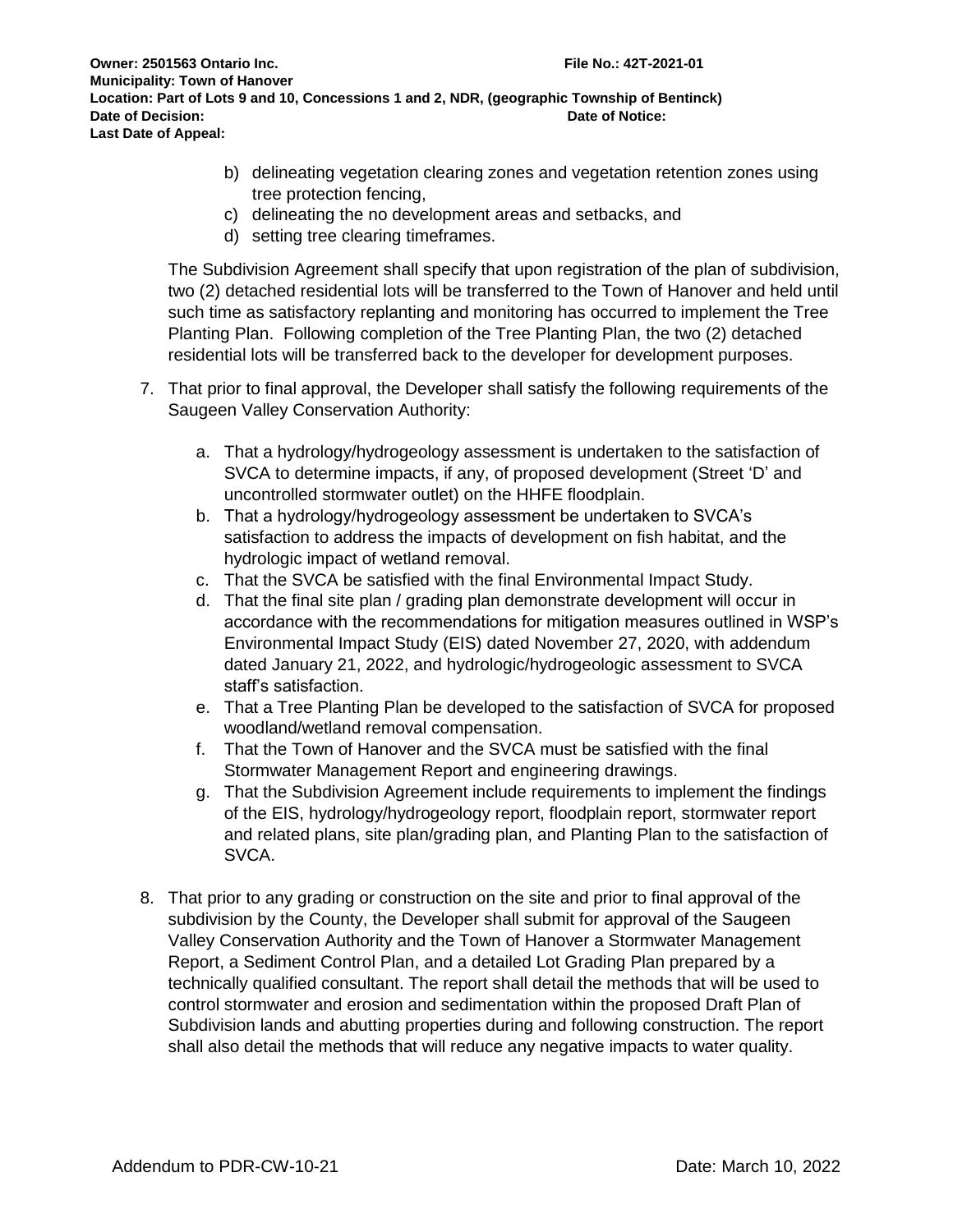- 9. That prior to any grading or construction on the site and prior to final approval of the subdivision by the County, the owner shall submit for approval of the Saugeen Valley Conservation Authority and Town of Hanover the Tree Planting Plan prepared by a technically qualified consultant. The reports shall detail the methods that will be used to mitigate impacts to the features within the Draft Plan of Subdivision lands and abutting properties during and following construction. Recommendations of the Tree Planting Plan shall be established as requirements for the offsetting protections of the offset areas in perpetuity. Recommendations of the EIS and Tree Planting Plan shall be established as requirements for the development of each effected property in the form of zoning, Subdivision Agreement, or other appropriate methods that will ensure the development on each lot follows the approved reports indefinitely.
- 10. That prior to final approval by the County, that appropriate zoning is in effect for this proposed subdivision that conforms to the Town of Hanover Official Plan and that addresses the following:
	- The Residential lots,
	- The open space lands, and
	- The Hazard mapping as recommended by the Saugeen Valley Conservation Authority.
- 14. That this draft approval represents the allocation by the Town of Hanover of water and wastewater treatment capacity for one hundred and fourteen (114) residential units.
- 15. That the Developer shall agree in the Subdivision Agreement that sidewalks, walkways, pedestrian paths or trails, or parking areas are to be developed in accordance with Town standards at the time of the construction, to the satisfaction of the Town.
- 16. That the Developer shall agree in the Subdivision Agreement that Development Charges, processing, and administration fees be paid in accordance with the Town, County, and school board policies and by-laws.
- 17. That the Developer shall agree in the Subdivision Agreement that such easements, land dedication, or agreements as may be required for access, gas, utilities, communications, telecommunications, servicing, drainage and construction purposes shall be granted to the appropriate agencies or authorities, to their satisfaction free and clear of all encumbrances.
- 18. That the Developer shall agree to the following in the Subdivision Agreement:
	- a) Should previously unknown or unassessed deeply buried archaeological resources be uncovered during development, such resources may be a new archaeological site and therefore subject to Section 48(1) of the Ontario Heritage Act. The proponent or person discovering the archaeological resources must cease alteration of the site immediately and engage a licensed archaeologist to carry out archaeological fieldwork, in compliance with Sect 48 (1) of the Ontario Heritage Act.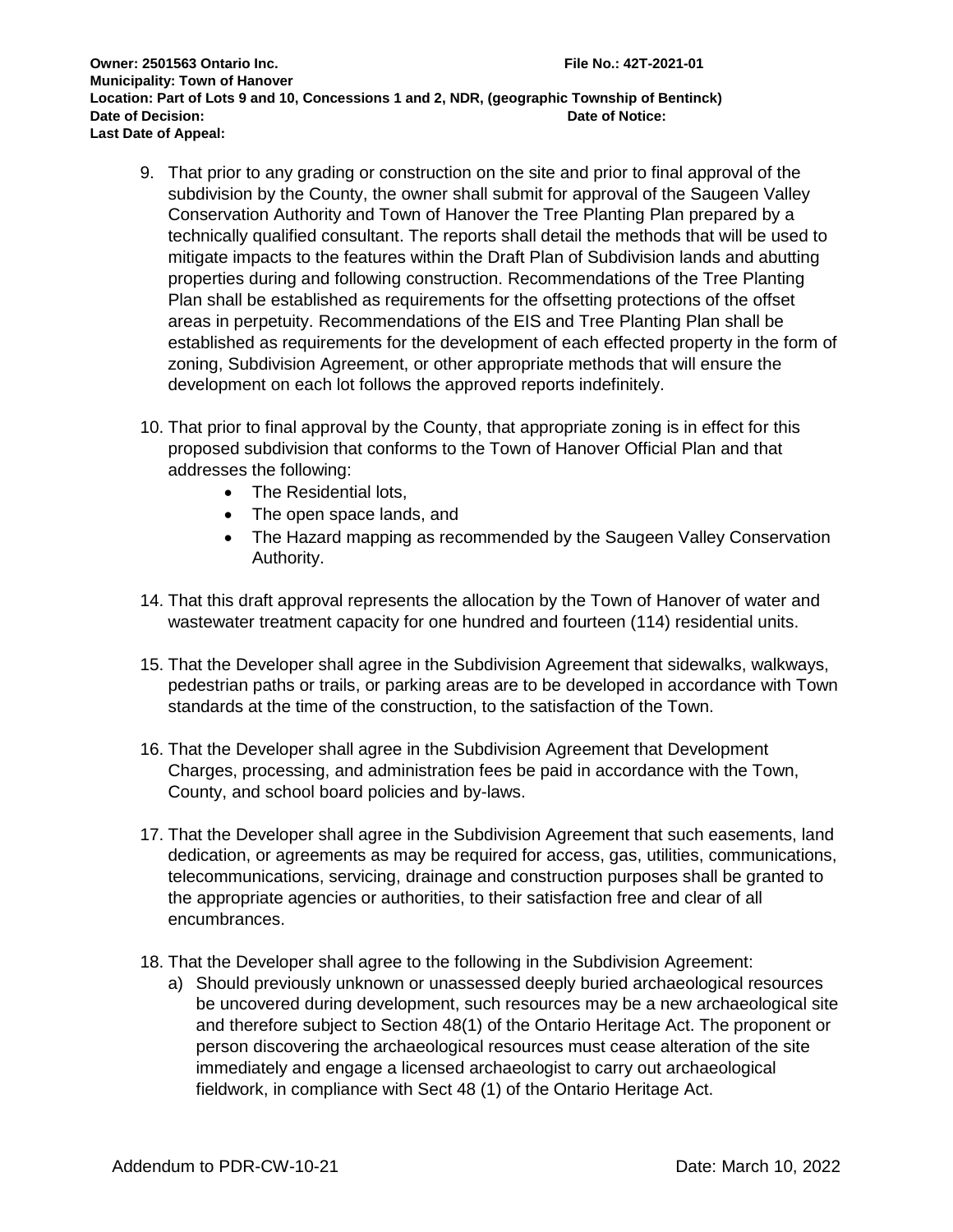- b) That anyone working on the subject lands who uncovers a burial site containing human remains shall cease fieldwork or construction activities and immediately report the discovery to the police or coroner in accordance with the Funeral, Burial and Cremation Services Act.
- 17. The Owner shall obtain a letter from the Ministry of Tourism, Culture and Sport that the Archaeological Assessment has been entered in the Ontario Public Register of Archaeological Reports, which is to be shared with the Town of Hanover.
- 18. The Developer will consult with Canada Post to determine suitable permanent locations for the placement of Community Mailboxes and to indicate these locations on appropriate servicing plans and include them in the Subdivision Agreement.
- 19. The Developer will confirm to Canada Post that the final secured permanent locations for the Community Mailboxes will not be in conflict with any other utility including hydro transformers, bell pedestals, cable pedestals, flush to grade communication vaults, landscaping enhancements (tree planting), and bus pads.
- 20. The Developer will install concrete pads at each of the Community Mailbox locations as well as any required walkways across the boulevard and any required curb depressions for wheelchair access as per Canada Post's concrete pad specification drawings.
- 21. The Developer will agree to prepare and maintain an area of compacted gravel to Canada Post's specifications to serve as a temporary Community Mailbox location until the permanent site is requested by the municipality. This location will be in a safe area away from construction activity in order that Community Mailboxes may be installed to service addresses that have occupied prior to the pouring of the permanent mailbox pads. This area will be required to be prepared a minimum of 30 days prior to the date of first occupancy.
- 22. The Developer will communicate to Canada Post the excavation date for the first foundation (or first phase) as well as the expected date of first occupancy.
- 23. The Developer agrees, prior to offering any of the residential units for sale, to place a 'Display Map' on the wall of the sales office in a place readily available to the public which indicates the location of all Canada Post Community Mailbox site locations, as approved by Canada Post and the Town of Hanover.
- 24. The Developer agrees to include in all offers of purchase and sale a statement, which advises the prospective new home purchaser that mail delivery will be from a designated Community Mailbox, and to include the exact locations (list of lots numbers) of each of these Community Mailbox locations; and further, advise any affected homeowners of any established easements granted to Canada Post.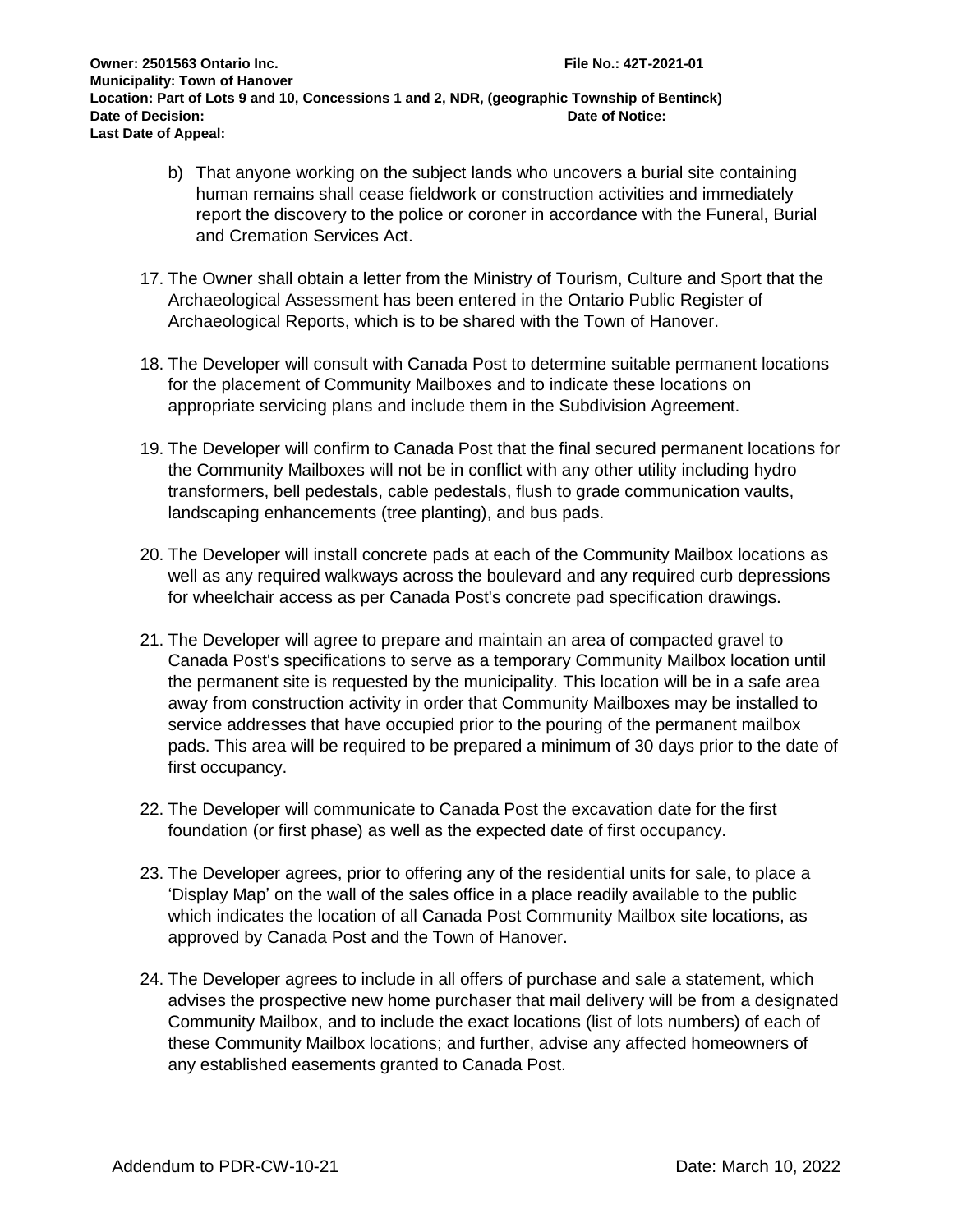- 25. The Developer will be responsible for officially notifying the purchasers of the exact Community Mailbox locations prior to the closing of any home sales with specific clauses in the Purchase offer.
- 26. Canada Post further requests the owner/developer be notified of the following:
	- a) The owner/developer of any condominiums will be required to provide signature for a License to Occupy Land agreement and provide winter snow clearance at the Community Mailbox locations.
	- b) Enhanced Community Mailbox Sites with roof structures will require additional documentation as per Canada Post Policy.
	- c) There will be no more than one mail delivery point to each unique address assigned by the Municipality.
	- d) Any existing postal coding may not apply, the owner/developer should contact Canada Post to verify postal codes for the project.
- 27. That the owner(s) agree in the Subdivision Agreement to include in all Offers of Purchase and Sale a statement advising prospective purchasers that accommodation within a public school in the community is not guaranteed and students may be accommodated in temporary facilities; including but not limited to accommodation in a portable classroom, a "holding school", or in an alternate school within or outside of the community.
- 28. That the owner(s) shall agree in the Subdivision Agreement to include in all Offers of Purchase and Sale a statement advising prospective purchasers that student busing is at discretion of the Student Transportation Service Consortium of Grey-Bruce.
- 29. That the owners(s) agree in the Subdivision Agreement to include in all Offers of Purchase and Sale a statement advising prospective purchasers that if school buses are required within the Subdivision in accordance with Board Transportation policies, as may be amended from time to time, school bus pick up points will generally be located on the through street at a location as determined by the Student Transportation Service Consortium of Grey Bruce.
- 30. That the owner(s) shall agree in the Subdivision Agreement to provide sidewalks and pedestrian linkages throughout the subdivision and connect to 24<sup>th</sup> Avenue and the subdivision to the south, to accommodate and promote safe walking routes. This pedestrian linkage to 24<sup>th</sup> Avenue will be constructed at that same time as the east end Community Trail System.
- 31. That prior to final approval by the County, that the Town of Hanover is advised in writing that an electrical distribution system to service the lands shown on the plan is available.
- 32. That prior to final approval being given, that the County is advised in writing by the Saugeen Valley Conservation Authority, how conditions 7 to 9 have been satisfied.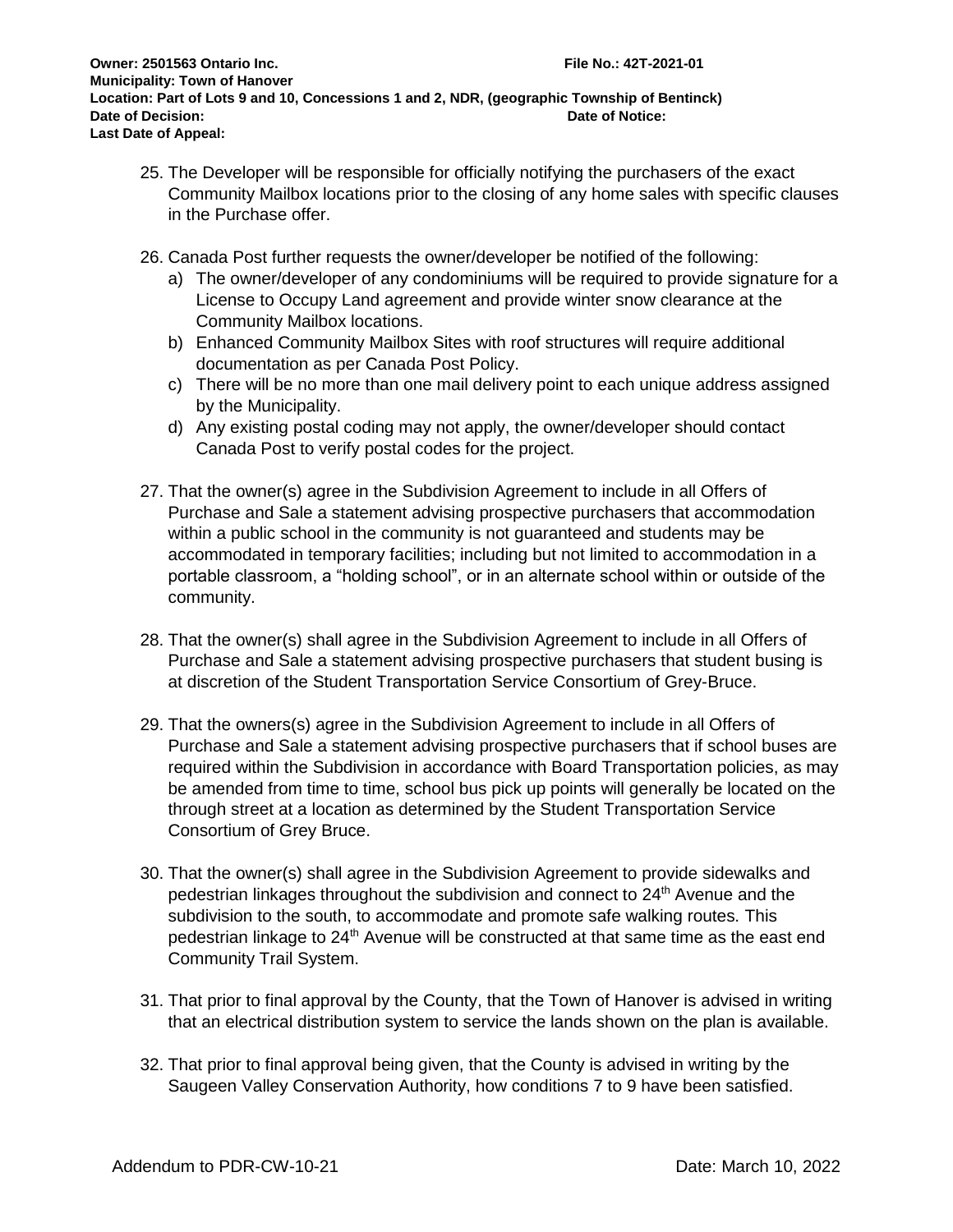- 33. That prior to final approval being given, that the County is advised in writing by Canada Post how conditions 18 to 26 have been satisfied.
- 34. That prior to final approval being given, that the County is advised in writing by Bluewater District School Board how conditions 27 to 30 have been satisfied.
- 35. That prior to final approval being given, that the County is advised in writing by the Town of Hanover how conditions 2 to 34 have been satisfied.
- 36. If final approval is not given to this plan within three years of the draft approval date, and no extensions have been granted, draft approval shall lapse under Subsection 51(32) of the Planning Act, RSO 1990, as amended. If the owner wishes to request an extension to draft approval, a written explanation together with the applicable application fee and a resolution from the local municipality must be received by the County of Grey Director of Planning, prior to the lapsing date. If the extension being requested is beyond a year, justification for the extension, a resolution from the location municipality and approval from the County will be required. Please note that an updated review of the Plan and revisions to the conditions of approval may be necessary if an extension is to be granted.
- 37. That the Owner have prepared by an Ontario Land Surveyor a final plan in accordance with the Surveys Act, and with the Registry Act or the Land Titles Act, as the case may be and have provided that plan to the County of Grey prior to the lapsing date the mylars and white prints necessary for final approvals and registration.
- 38. That consistent with the County of Grey's current provisions for processing and approving plans of subdivision the Owner's surveyor shall agree to provide to the County a digitized disk of this final plan to be registered in a computerized format which is acceptable to the County of Grey.
- 39. That the Owner remit to the County the applicable final approval fee when the final plan is being presented to the County for the County's consideration for final approval.

#### NOTES TO DRAFT APPROVAL

- 1. It is the applicant's responsibility to fulfil the conditions of draft approval and to ensure that the required clearance letters are forwarded by the appropriate agencies to the County of Grey, quoting the County file number.
- 2. An electrical distribution line operating at below 50,000 volts might be located within the area affected by this development or abutting this development. Section 186 - Proximity - of the Regulations for Construction Projects in the Occupational Health and Safety Act, requires that no object be brought closer than 3 metres (10 feet) to the energized conductor. It is the proponent's responsibility to be aware, and to make all personnel on site aware, that all equipment and personnel must come no closer than the distance